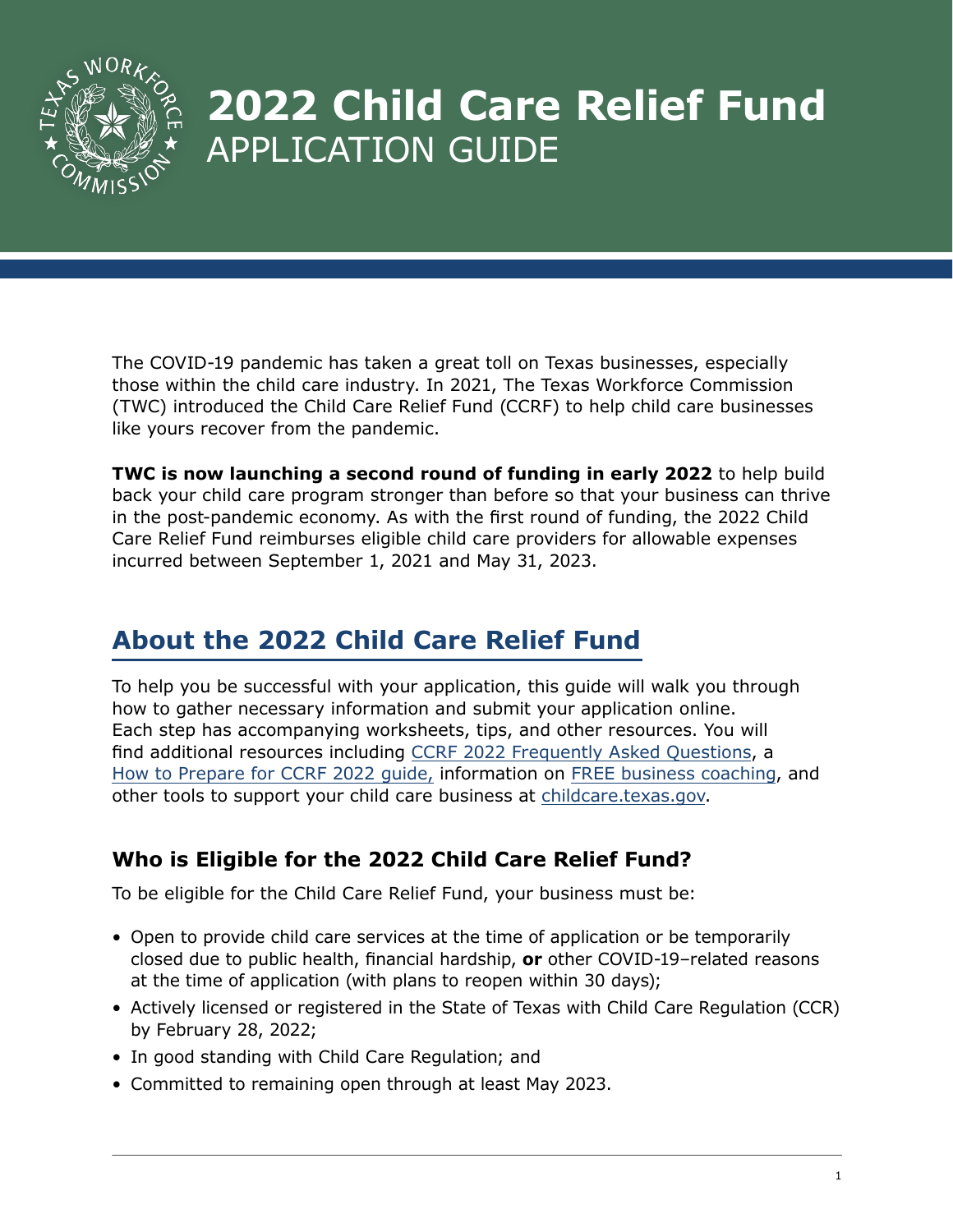Providers should receive their email invitations by April 1, 2022. If you believe you are eligible and have not received your invitation to apply by April 1, 2022, please email the technical assistance team at [CCReliefFunds@Trelliscompany.org](mailto:CCReliefFunds%40Trelliscompany.org?subject=).

# **How is Funding Determined?**

Child care programs who receive the CCRF 2022 will get a base level of funding determined by the business's licensed capacity and the 75th percentile of the average local market rate for child care in that area (based on the [2021 Market Rate](https://txicfw.socialwork.utexas.edu/wp-content/uploads/2021/09/Supplemental-Report_2021-Texas-Child-Care-Market-Rate-Survey.pdf)  [survey](https://txicfw.socialwork.utexas.edu/wp-content/uploads/2021/09/Supplemental-Report_2021-Texas-Child-Care-Market-Rate-Survey.pdf)). TWC will calculate a provider's total award amount based on licensing data collected as of the following dates:

| DATE PERMITTED                         | DATA USED AS OF   |  |
|----------------------------------------|-------------------|--|
| As of December 31, 2021                | December 31, 2021 |  |
| Between January 1 - January 31, 2022   | January 31, 2022  |  |
| Between February 1 - February 28, 2022 | February 28, 2022 |  |

Providers may be eligible for enhanced funding on top of their base funding if the child care program is Texas Rising Star certified, nationally accredited, resides in a pre-determined zip code with low supply of child care (child care desert), and/or based on their area's Social Vulnerability Index Score:

| <b>OUALIFICATION</b>                                | <b>ENHANCED PERCENTAGE</b> |
|-----------------------------------------------------|----------------------------|
| Nationally accredited (not Texas Rising Star)       | 13%                        |
| Texas Rising Star 2-star                            | 13%                        |
| Texas Rising Star 3-star                            | 25%                        |
| Texas Rising Star 4-star                            | 38%                        |
| Child Care Deserts                                  | 10%                        |
| Social Vulnerability Index score of .750 or greater | 10%                        |
| Social Vulnerability Index score of .600 - .749     | 5%                         |

Funding amounts are pre-determined using data collected from the Child Care Regulation licensing system and cannot be changed. You can use the [2022 Child Care Relief Fund Calculator](https://www.childcare.texas.gov/2022-ccrf-calculator) to estimate your funding. Please note that these amounts may differ from your actual funding amount calculated by TWC. If you have questions about your funding amount, please [contact the technical assistance team](https://www.childcare.texas.gov/ccrf2022update).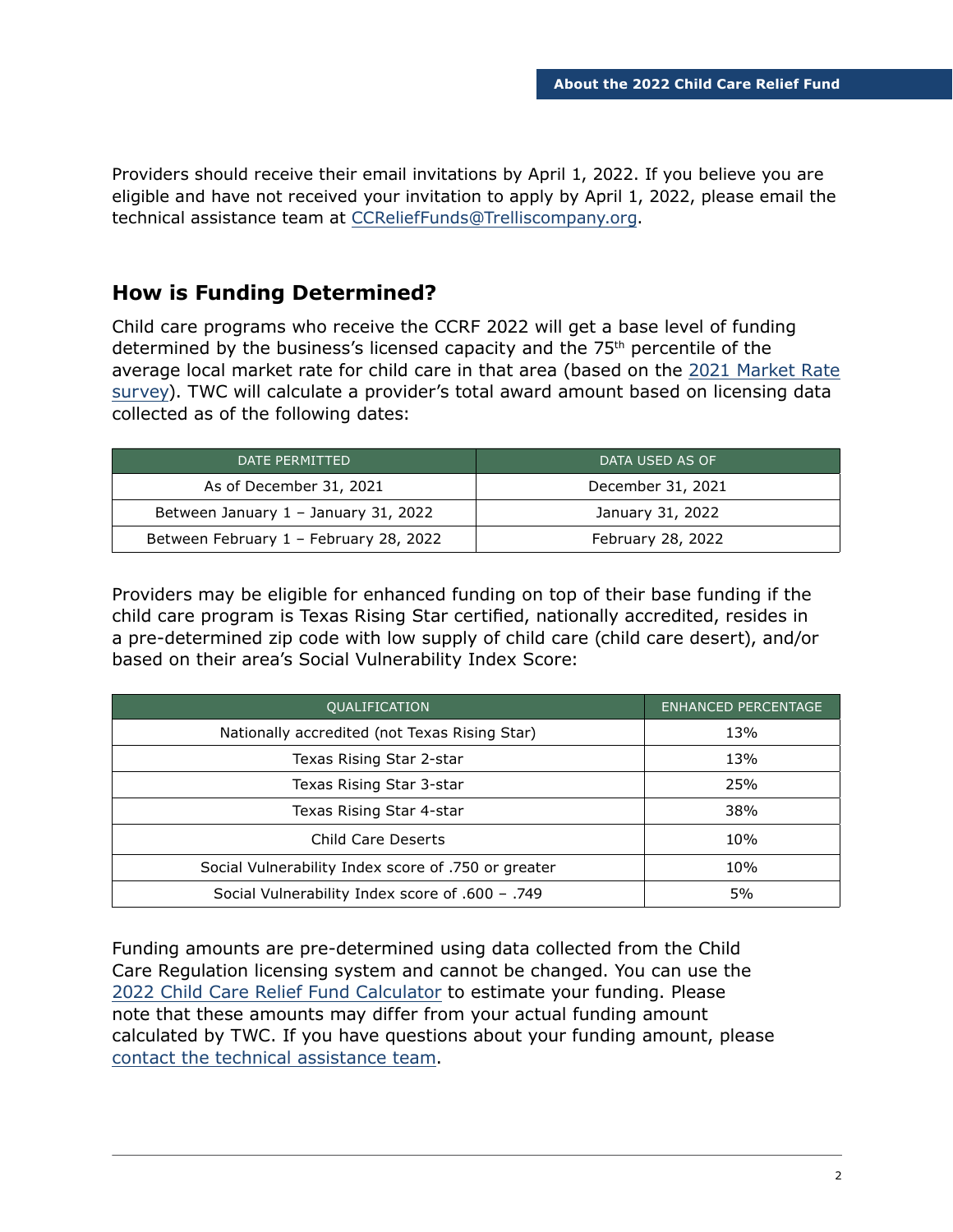# **Applying for the 2022 Child Care Relief Fund**

TWC will begin accepting applications for the Child Care Relief Fund on a rolling basis in March 2022 and will continue to accept applications until May 31, 2022. Eligible providers will first receive an application link through the email address on file with [Child Care Regulation.](https://www.hhs.texas.gov/doing-business-hhs/provider-portals/protective-services-providers/child-care-licensing) Next, child care programs will complete and submit an online application for each individual child care program location. A detailed process for applying to the program is explained below.

Because the funds can cover expenses dating back to September 1, 2021 (and through May 31, 2023), we recommend gathering any previous receipts for business expenses that may be eligible for coverage through the relief fund and planning how you will spend your award. More information about ensuring proper documentation is below.

An expanded technical assistance team is available if you need any help during the process. If you believe you are eligible but have not received an email by April 1, 2022, email the technical assistance team at [CCReliefFunds@trelliscompany.org](mailto:CCReliefFunds%40trelliscompany.org?subject=) and stay up to date by visiting [Child Care Relief Fund 2022 Update](https://www.childcare.texas.gov/ccrf2022update?hsLang=en).

# **Part 1: Organize Your Paperwork**

# **Before You Start**

Before finding your receipts, create a file or get a large manila envelope ready for your receipts. All recipients will be required to report quarterly on their uses of the CCRF 2022 award. Saving your receipts in one place will make this process a lot easier when the time comes.

Additionally, it is very important that you have proper documentation of all your expenses in case you are selected for monitoring by TWC. TWC will monitor approximately 25% of providers who receive the 2022 CCRF. Providers who are unable to comply with monitoring requests for documentation of expenses may be required to return funds to TWC, so you will want to make sure that you keep all receipts in a safe place. Create a digital backup of your receipts and proofs of payment by taking pictures, screenshots, or scanning the documentation. You need to keep your receipts for three years, so this will provide a backup in case something happens to the original hard copies of your receipts.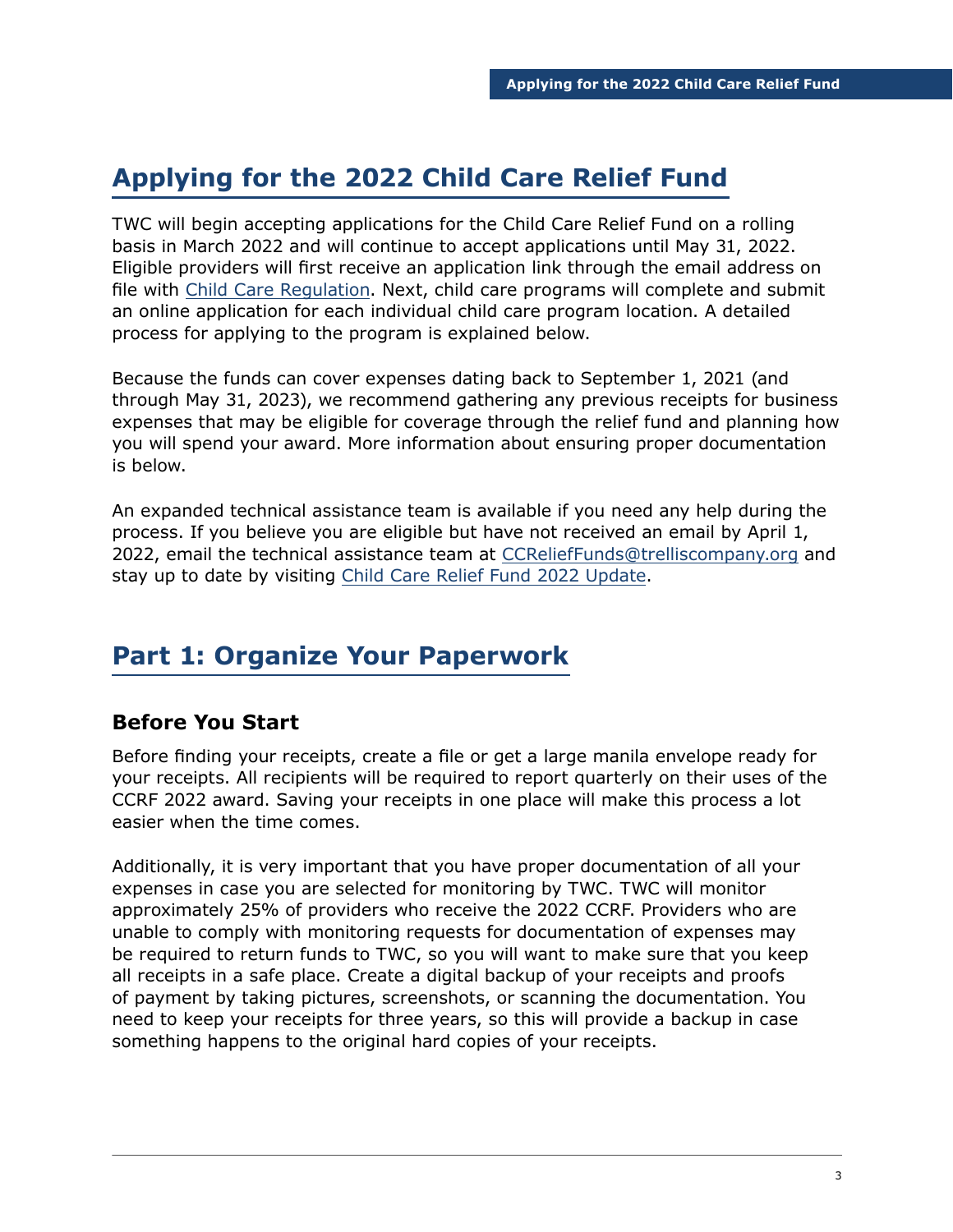### **Understand Allowable Expenses**

Relief funds can be used to cover allowable expenses incurred between September 1, 2021 and May 31, 2023. Generally, allowable expenses include those that are deemed necessary to reopen or maintain business operations and are meant to supplement or increase your revenue, not replace your revenue. Some examples can include:

- Rent or mortgage (including insurance)
- Utilities
- Payroll (salaries, wages, benefits, and payroll taxes)
- Increases in compensation, one-time bonuses, or wage supplements and premium or hazard pay
- Personal protective equipment
- Cleaning supplies

To help you organize your records and costs, refer to the guide for *Documenting Expenses and Preparing for Monitoring* at [childcare.texas.gov](http://childcare.texas.gov).

It is important to know you cannot claim expenses already paid for by:

- The Paycheck Protection Program (PPP)
- Employee Retention Tax Credit (ERTC)
- Emergency or family leave provided under the Families First Coronavirus Response Act (FFCRA), or
- Any other stimulus and relief funding program.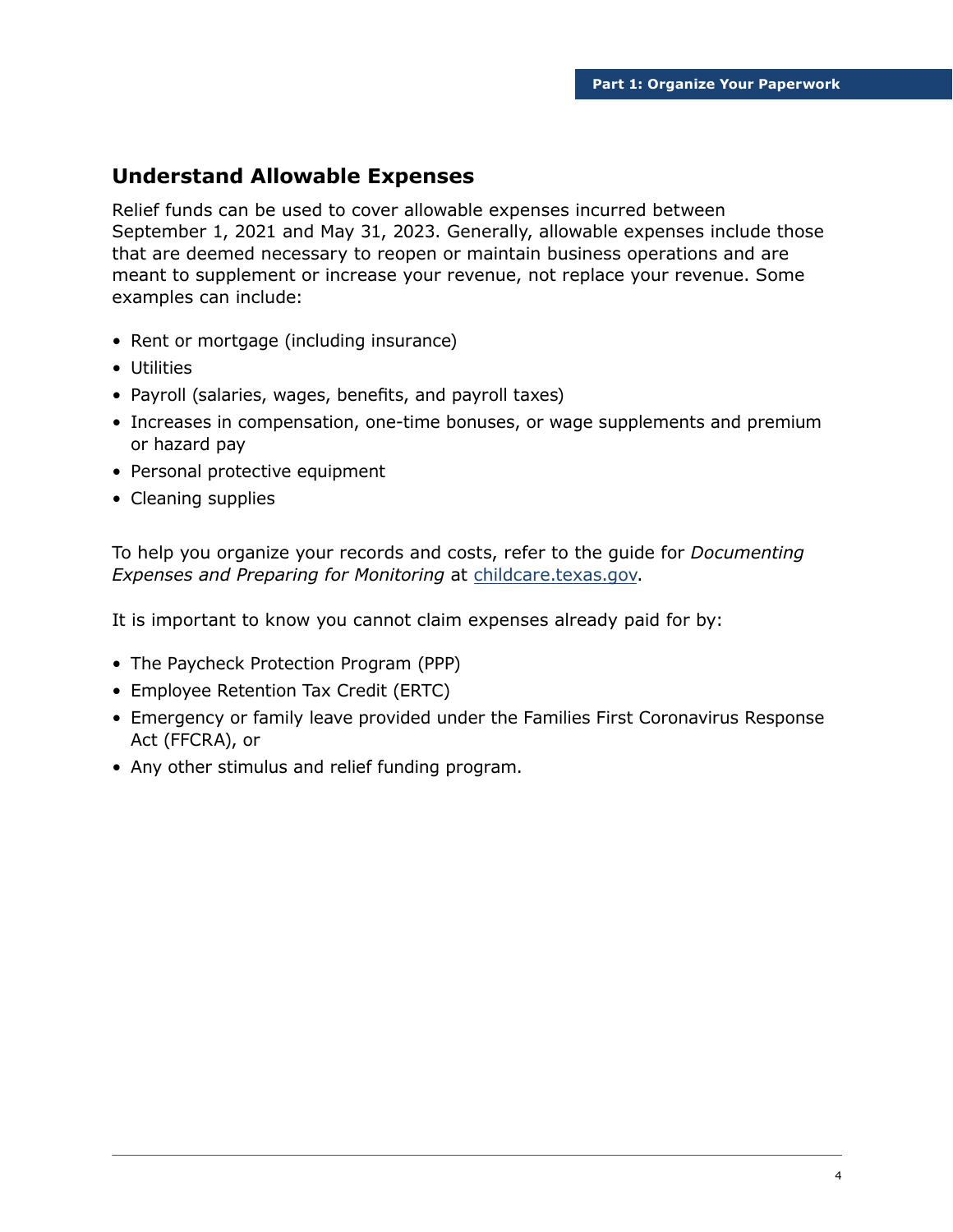# **Figure Out Additional Past Expenses**

To calculate your past expenses, go month by month in your records starting in September 1, 2021 to review:

- Receipts you have already collected
- Your credit card bills
- App-based system payments (such as Venmo, Zelle, PayPal, and Square Cash)
- Bank statements and canceled checks
- Third-party payroll systems (like ADP, Gusto, or Paychex)

You will need a proof of payment like a receipt, or an invoice marked "paid" for every cost that you are using to receive payment from the Child Care Relief Fund. Unless the purpose is clear (Such as a payment to the local electric company), you will need to show exactly what you purchased. For example:

*Rosa has a credit card statement or canceled check written out to ABC Gas Company who provides the gas utility services for her center. Since she has a proof of payment that shows the amount, who it was for, and that it is clearly a utility, she can use this as proof of payment.* 

*However, Rosa also wants to include cleaning supplies she purchased at a large hardware store. For this purchase, she needs to have an itemized receipt listing the cleaning supplies she purchased since many other non-applicable items could be purchased at the hardware store.*

For more information on expenses, please see the *Documenting Expenses and Preparing for Monitoring Guide* at [childcare.texas.gov.](http://childcare.texas.gov)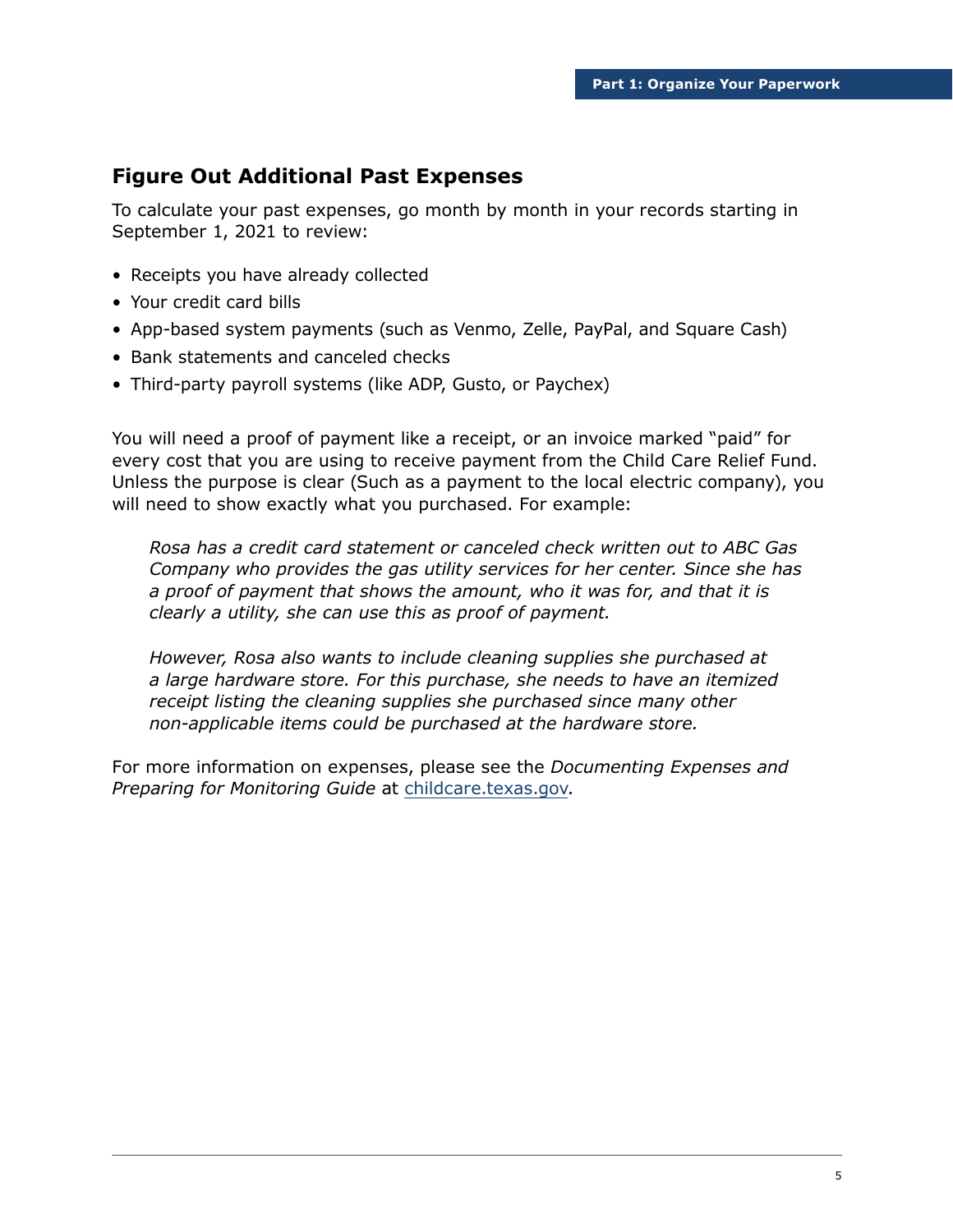# **Part 2: Apply Online**

Eligible providers will receive an email invitation to the email address on file with Child Care Regulation inviting them to apply beginning in March, 2022. If you think you are eligible and didn't receive an email by April 1, 2022, [contact the technical assistance team](https://www.childcare.texas.gov/ccrf2022update) with your operation ID (license number).

**Returning Applicants: Providers who created a user ID for the Child Care Relief Fund 2021 can log into the 2022 relief fund system using the same user ID**. Returning relief fund applicants can visit the [portal login screen](https://apps.twc.state.tx.us/ChildCareReliefGrant/logon/?language=en) with their previously created user ID. Your user ID should be included in the email invitation you receive.

PRO TIP! *If you are unable to utilize the "forgot password" or "forgot user ID" options, there could be an issue with your email address in the system. This might be because you are entering a different email address than the one used to create your user ID or that the email address was entered with a typo. Try using a different email address associated with your child care business and [contact the technical assistance team](https://www.childcare.texas.gov/ccrf2022update) if you need more help.* 

**New Applicants: Providers who did not create a user ID for the Child Care Relief Fund 2021 will need to create a new user ID for the 2022 round of funding.** New relief fund applicants will use the unique user identification link emailed by an *@twc.texas.gov* email address to create a new user ID and password and log into the system. This link will remain active for 7 days to allow you to create a new user ID. If your link has expired, you can [contact the technical assistance team](https://www.childcare.texas.gov/ccrf2022update). When creating a new user ID, we recommend that you use the secure email address on file with Child Care Regulation (where your invitation link was sent) or the email address of the controlling person for your business who is filling out the application to help you remember which email address is associated with your new user ID.

PRO TIP! *Many providers experienced login difficulties in 2021 due to forgotten login information. Write down your user ID, password, and the email address used to create your account and keep it in a safe place, such as with your expenses documentation. The user ID and email address used to submit your Child Care Relief Fund application will also be sent to you once your application is submitted. Store this email in a secure folder or print it out to keep with your records so you can return to the portal to check your application status and fulfill reporting requirements.*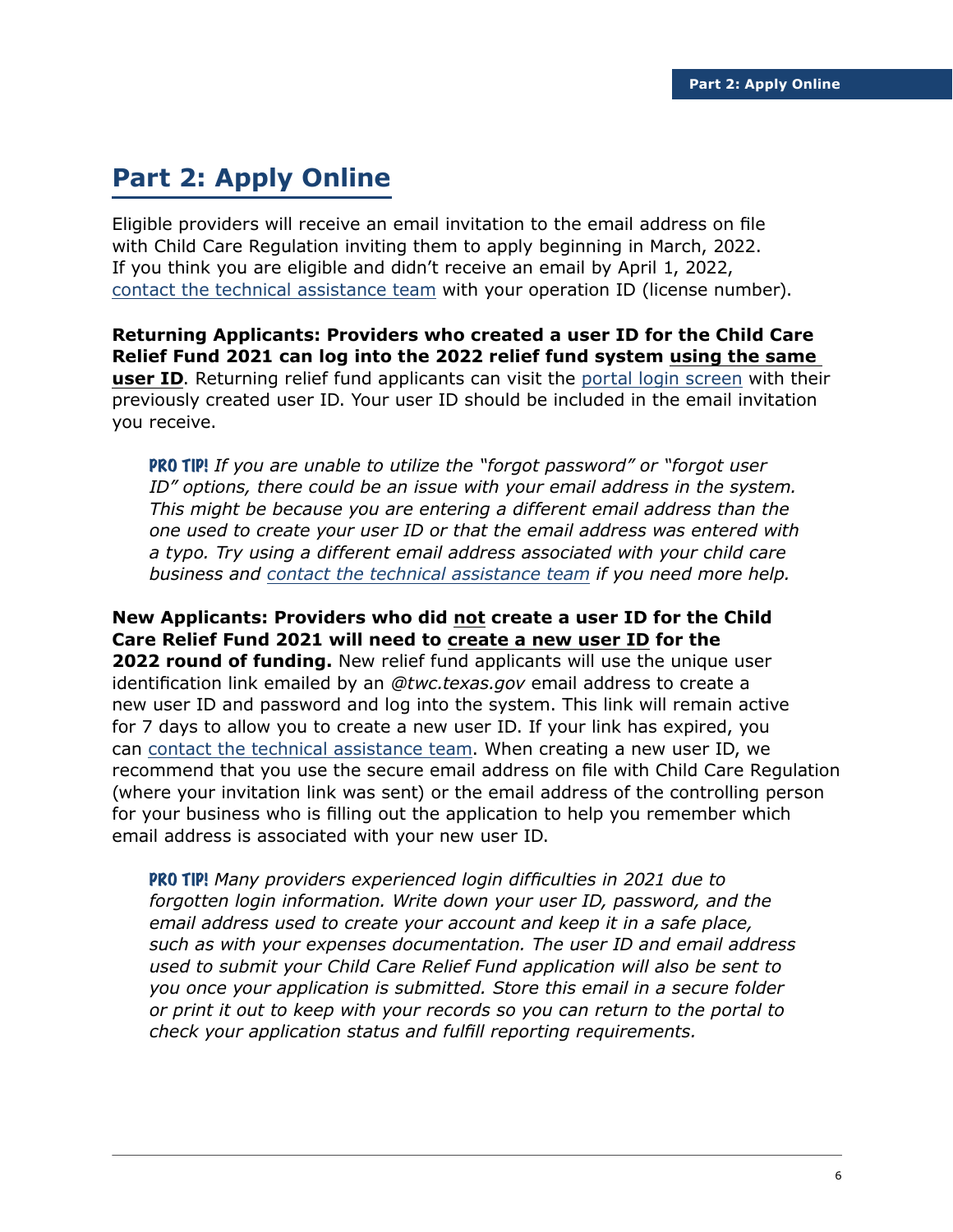### **Fill Out the Application**

#### **Funding Application Information**

Once you are logged in, the system will take you to the **FUNDING APPLICATION INFORMATION** page. You must read the information on the page, certify you will use funds on allowable expenses, and agree to the terms and conditions to access the application. If you agree to the terms, check the box at the bottom of the page and hit **Submit**.

#### **Program Validation**

The first section on the **APPLY FOR FUNDING** page is **Program Validation** where you must confirm your program identity and eligibility. This information must match your licensing information in the Child Care Regulation portal, or you will not be able to move past this step.

- **1** Enter your operation number (licensing number)
- **2** Your program's funding amount will automatically appear
- **3** The operation name will automatically come up as your business name
- **4** Select your role (this is your job in the child care business)
- **5** Enter your first and last name
- **6** Enter the zip code for the location of your child care business

When everything is entered, hit the **Validate** button.

**If any information is listed incorrectly, STOP the application process, update your information with Child Care Regulation, and contact the technical assistance team at [CCReliefFunds@trelliscompany.org](mailto:CCReliefFunds%40trelliscompany.org?subject=) to verify the change.**

PRO TIP! *If any of the information entered does not match what is on file with Child Care Regulation, your child care program will not be able to move past the Program Validation screen. Often, there is a difference in the spelling of a controlling person name, or the role selected. Double check the controlling person page in the Child Care Regulation system to ensure you are entering this information correctly or contact your local licensing representative for more assistance. If you notice any errors in your Child Care Regulation information, please correct the errors and [notify the technical assistance team.](https://www.childcare.texas.gov/ccrf2022update) For more information on common application system troubleshooting see [Attachment A.](#page-21-0)*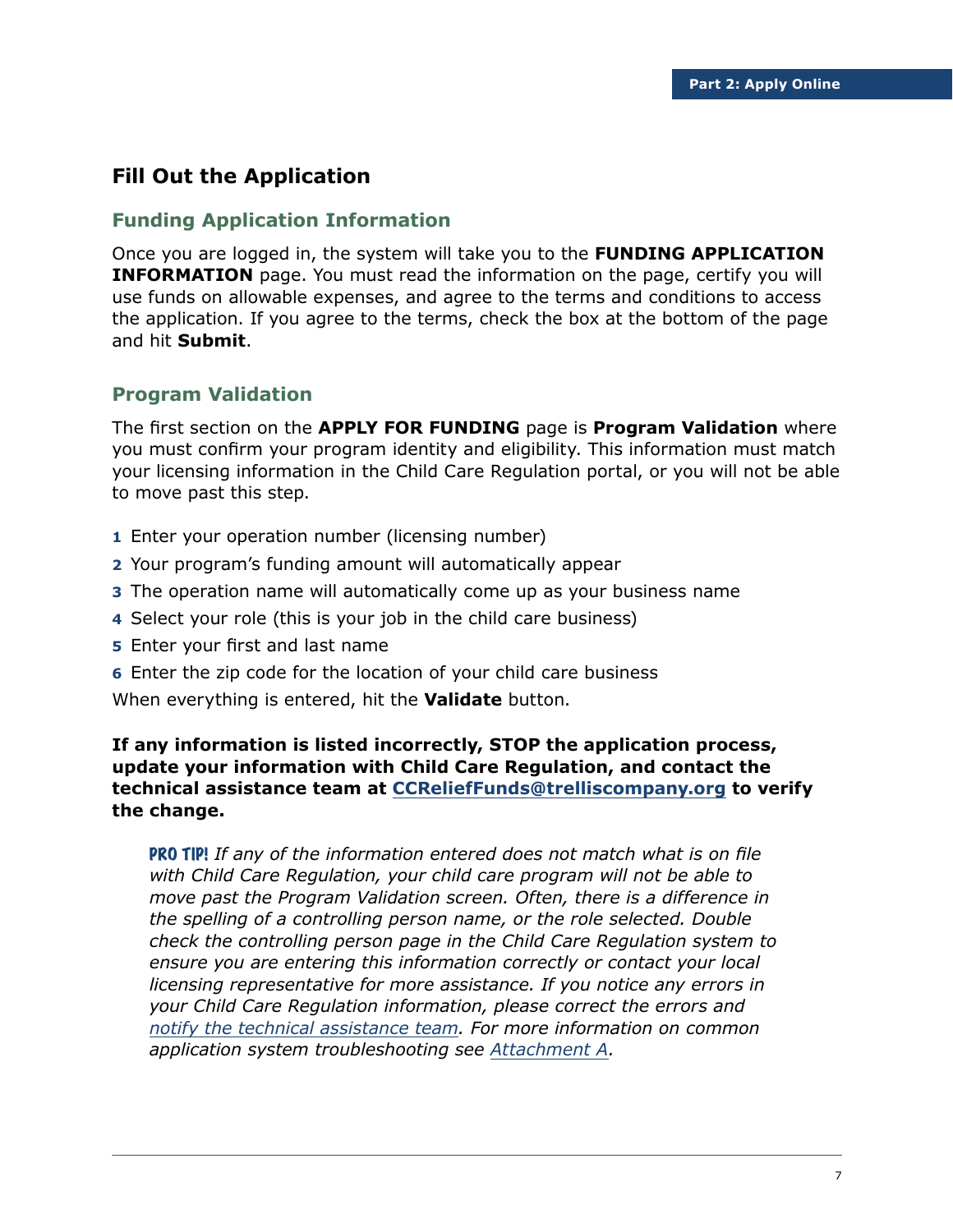# **Apply for Funding**

Upon successful program validation, you will be brought to the application which will be completed in eight steps:

### **Step 1 – General Information**

Verify your child care program information including:

- Child Care Program Name
- Operation ID/Permit number
- Location Address
- Contact Information

Data for new providers will be collected from Child Care Regulation. For child care programs that applied in 2021, this information will be prepopulated with data collected in the first round of funding. If everything appears correctly, click **Next**.

#### **If any information is listed incorrectly, STOP the application process, update your information with Child Care Regulation, and [contact the](https://www.childcare.texas.gov/ccrf2022update)  [technical assistance team](https://www.childcare.texas.gov/ccrf2022update) to verify these changes.**

#### **Step 2 – Payee Information**

Enter and confirm your Payee Information beginning with your Legal Entity Information including your:

- Identification Number, including **one** of the following:
	- **EIN**: Employer Identification Number issued by the Internal Revenue Service (if you do not know your EIN, call the IRS at 1-800-829-4933 to request your 147C EIN Verification Letter). This will be entered in most cases other than when the business is an Individual Recipient.
	- **SSN**: Social Security Number issued by the Social Security Administration. This will be used for Individual Recipients or Sole Owners without an EIN.
	- **ITIN**: Individual Taxpayer Identification Number (this is rare) issued by the Internal Revenue Service.
- Legal Entity Name (this is your legal business name, which may be your name for sole proprietors)
- DBA (or doing business as) Name
- Phone Number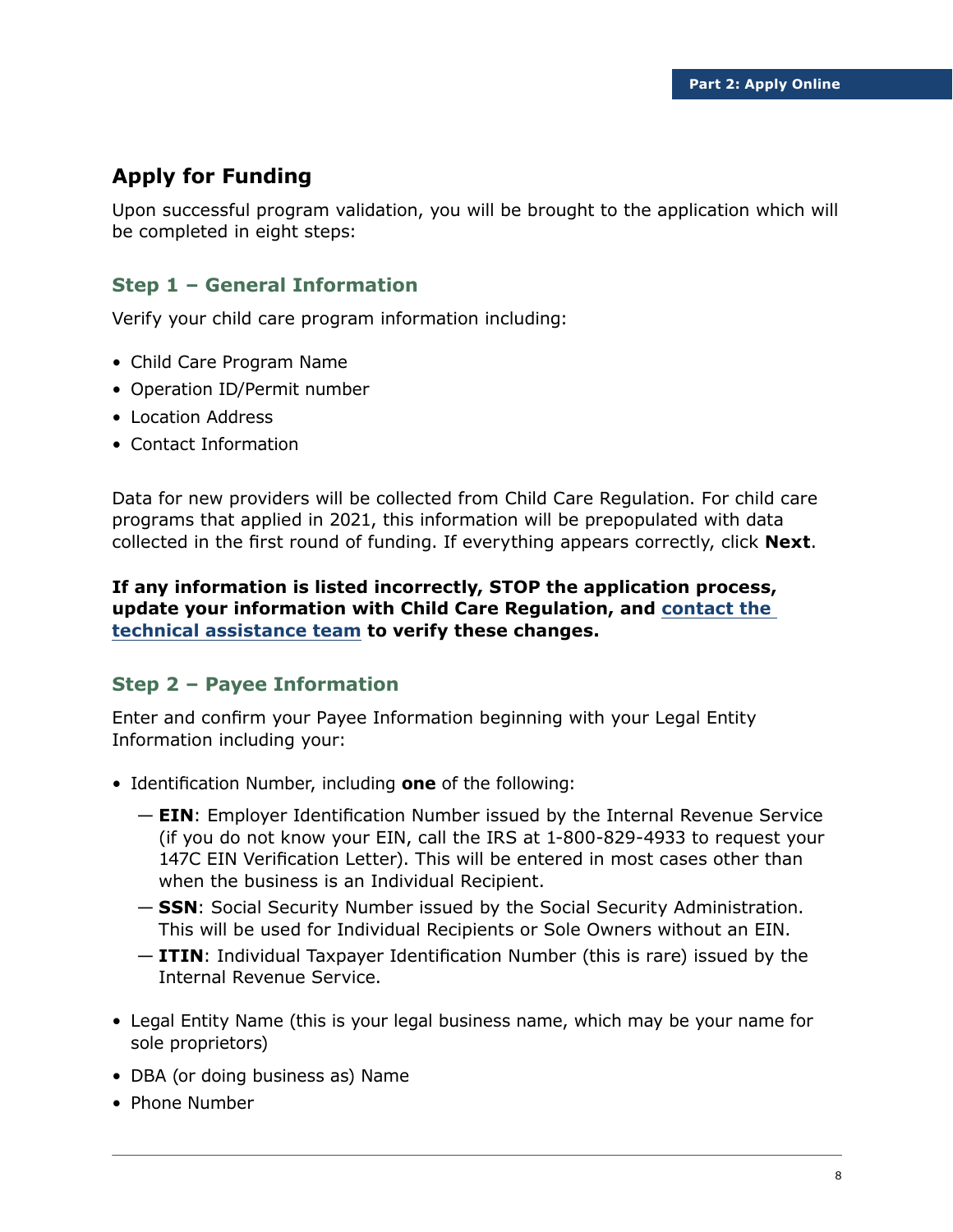Next, review your pre-populated Payment Mailing Address. This is how your check will be addressed and where your payment will be mailed. You can view how your check will appear in the sample check image. If the address is listed correctly, select the checkbox stating that you agree that your mailing address is accurate.

**If your mailing address is not listed correctly, STOP the application process, update your information with Child Care Regulation, and [contact](https://www.childcare.texas.gov/ccrf2022update)  [the technical assistance team](https://www.childcare.texas.gov/ccrf2022update) to verify the change has been made.**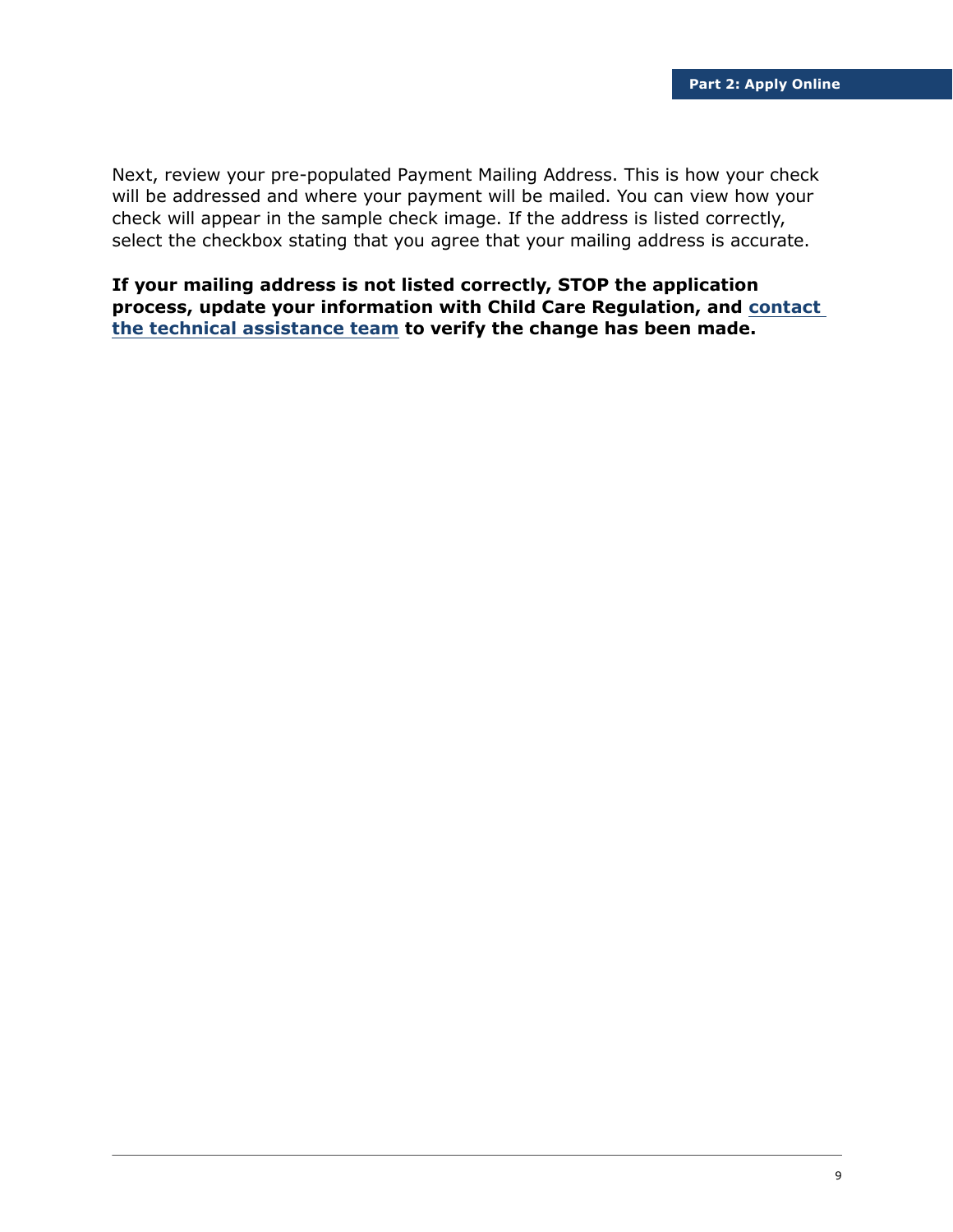Next, using the Ownership Code drop-down menu, select the option that describes your business. The ownership type selected will affect the subsequent information that you are required to enter about your child care program. If you are unsure of which ownership type to select, you can review the list below. If your business is registered with the Secretary of State you can also call (512) 463-5555 with questions.

- **Sole Ownership** person with exclusive title or rights to a business; this is a common choice for businesses with an owner and no employees. A sole owner files a Schedule C with their IRS 1040 Individual Income Tax Return.
- **Partnership** legal relationship that exists between two or more persons or other legal entities contractually associated as joint principals in a business. Partners are not employees and are not issued a W-2. Instead, the partnership files a Schedule K-1 (Form 1065) to the partner.
- **Texas Limited Partnership** partnership formed by two or more persons and having one or more general partners and one or more limited partners registered with the Texas Secretary of State.
- **Texas Corporation** corporation registered with the Texas Secretary of State, either profit or non-profit. Corporations will file an IRS 1120 or 1120S Corporation Income Tax Return. This category includes Limited Liability Corporation—Texas, Texas Domestic Non-Profit Corporation, or Texas Domestic Profit Corporation.
- **Professional Association** entity is registered with the Texas Secretary of State as a Professional Association.
- **Professional Corporation** corporation is registered with the Texas Secretary of State as a Professional Corporation.
- **Out-of-State Corporation** corporation legally chartered by a governmental entity outside the state of Texas.
- **Governmental Entity** any legal government agency not created by the Texas Legislature, such as a city, county, or federal agency.
- **Individual Recipient (this is rare)** an individual who provides goods or services to a Texas state agency or institution of higher education who is not a sole proprietor (sole ownership).
- **Other** organization not defined within one of the other ownership types, such as an estate or informal organization not chartered by the Texas Secretary of State.

**If you are not sure of your ownership type, STOP the application process and [contact the technical assistance team](https://www.childcare.texas.gov/ccrf2022update) for more help as incorrect information can lead to significant delays in application processing funding**.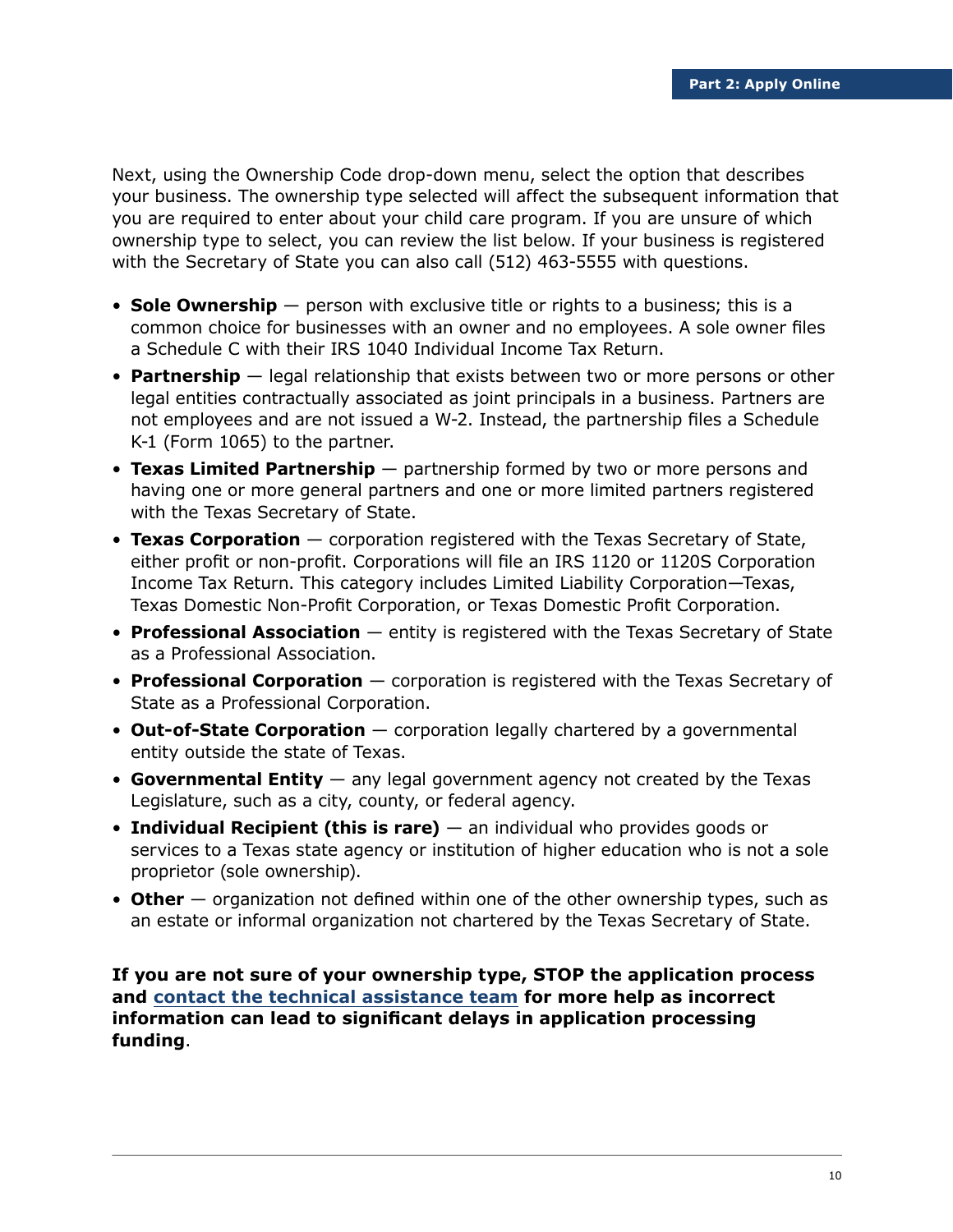You will be prompted to enter additional information about your business depending on which ownership code you select:

- **SSN**: Enter your Social Security Number issued by the IRS.
- **Filing Number**: Located on your Certificate of Filing issued by the Texas Secretary of State. Also known as the Texas File Number or Charter Number. If you do not know your Filing Number, you can call the Texas Secretary of State at (512) 463-5555.
- **Partner Information**: Enter the identification numbers of the individual partners of your business. These numbers should NOT match each other, nor should they match the EIN for the partnership. If you have more than 2 partners, enter information for any two partners.

Select **Next** to proceed. To complete your application at a later time, select **Save for Later.**

#### **Step 3 – Provider Characteristics**

Begin by entering the personal information for the program's director or owner. Demographic information is required for federal reporting purposes, but will not be attributed to you individually and will not affect your application.

- Select your Gender from the drop-down menu.
- Select your Ethnicity from the drop-down menu.
- Select your Race(s) from the list. Check all that apply.

Next, under Operational Status, select whether your program is currently open or closed. If your program is temporarily closed:

- Provide the date your program closed using a MM/DD/YYYY date format.
- Select whether you have a planned reopening date.
- If you do have a planned reopening date, provide the date you plan to reopen using a MM/DD/YYYY date format.

If your planned reopening date is more than 30 days from the date of application, you will not be able to move forward at this time. If your program is permanently closed with no immediate plans to reopen, you are ineligible for this funding opportunity.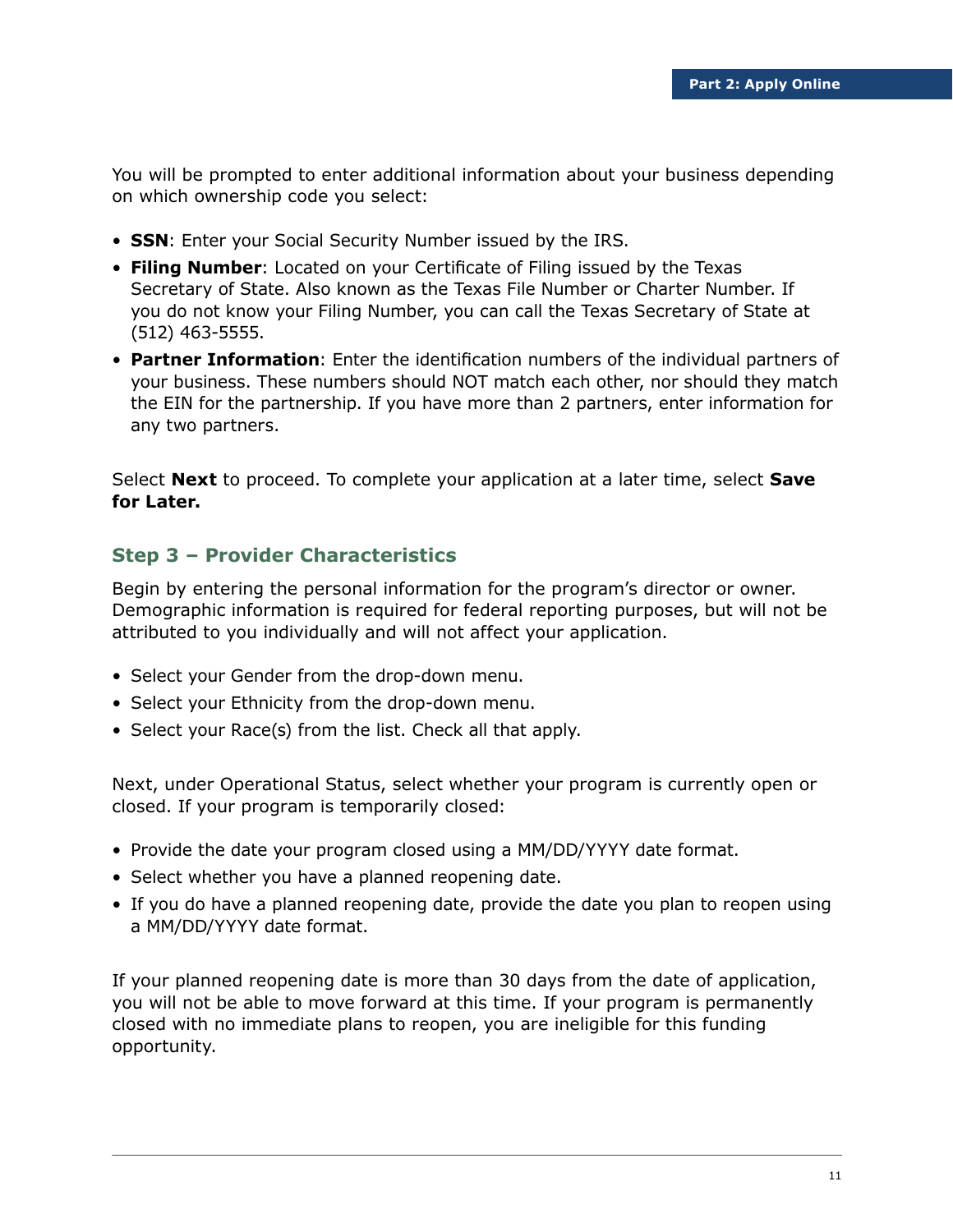In the General Questions section, select up to three of the biggest needs or challenges you are currently facing with your business. Non-Subsidy and Non-Texas Rising Star providers will also be asked whether they are familiar with the programs as well as reasons why they do not participate in them. Finally, all providers will be asked for optional information on the previous month's expenses. This is collected for informational purposes only and will not affect your application.

PRO TIP! *If you select that one of your top needs or challenges is Other than one of the options listed, you must type what that challenge is into a text box that will appear. You will not be able to go to the next step in the application process if you select Other and do not provide a response in the text box which will appear beside it.*

Select **Next** to proceed. To complete your application later, select **Save for Later**.

#### **Step 4 – Child Count**

In this section, you will be asked for two pieces of information about the child count for your program:

- **Availability**: The number of available spots in your program with current staffing levels. This information will be shared publicly on the Texas Child Care Availability Portal with parents and caregivers of young children to promote availability in your child care program. You can update this information in the future by visiting [find.childcare.texas.gov](http://find.childcare.texas.gov).
- **Enrollment**: Enter the number of children you currently serve in your program. This information will not be shared publicly and will not impact your funding amount.

Enter the total number of available spots in your program and number of children currently served within the following age groups:

- Infant (0-17 months)
- Toddler (18–36 months)
- Preschool (3 years 4 years)
- School Age (5 years 13 years)

Note that if your available spots could be filled by children of variety of ages, please choose your desired age and do not double count availability. TWC also understands that at times your enrollment could exceed your licensed capacity, but please enter the current total number of children you currently serve.

Select **Next** to proceed. To complete your application later, select **Save for Later**.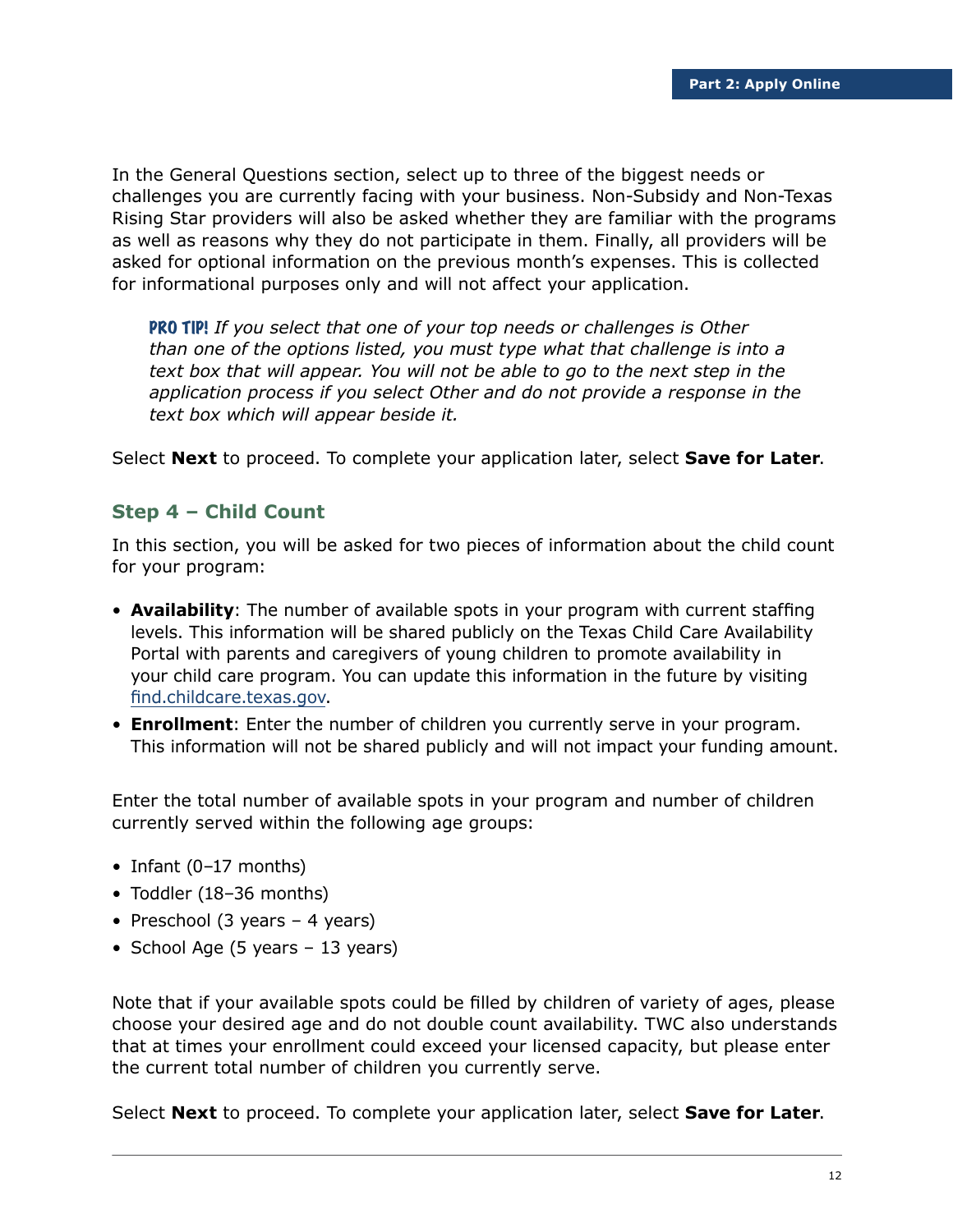#### **Step 5 – Use of Funds**

If you applied for the 2021 Child Care Relief Fund, you will report on how you used your award on the Use of Funds page. **If you did not apply for the 2021 Child Care Relief Fund, you will not see Step 5.** Your application will bring you directly to Step 6.

Information included in this section is for informational purposes only and will not impact your application or funding.

- Select from the list all the categories where you have used 2021 funds. You may select however many options are true for you.
	- Personnel costs, including wages and benefits
	- Rent, mortgage, or utilities
	- Personal Protective Equipment (PPE), cleaning and other health and safety practices
	- Equipment/supplies to respond to the pandemic
	- Goods/services necessary to maintain or resume child care services
	- Mental health supports for children and employees
	- Other
- From the drop-down menu, select the category on which most of your 2021 CCRF funds were used.

PRO TIP! *If you are not seeing the category on which you spent most of your 2021 CCRF funds in the drop-down menu, make sure you checked off that option in the first question.*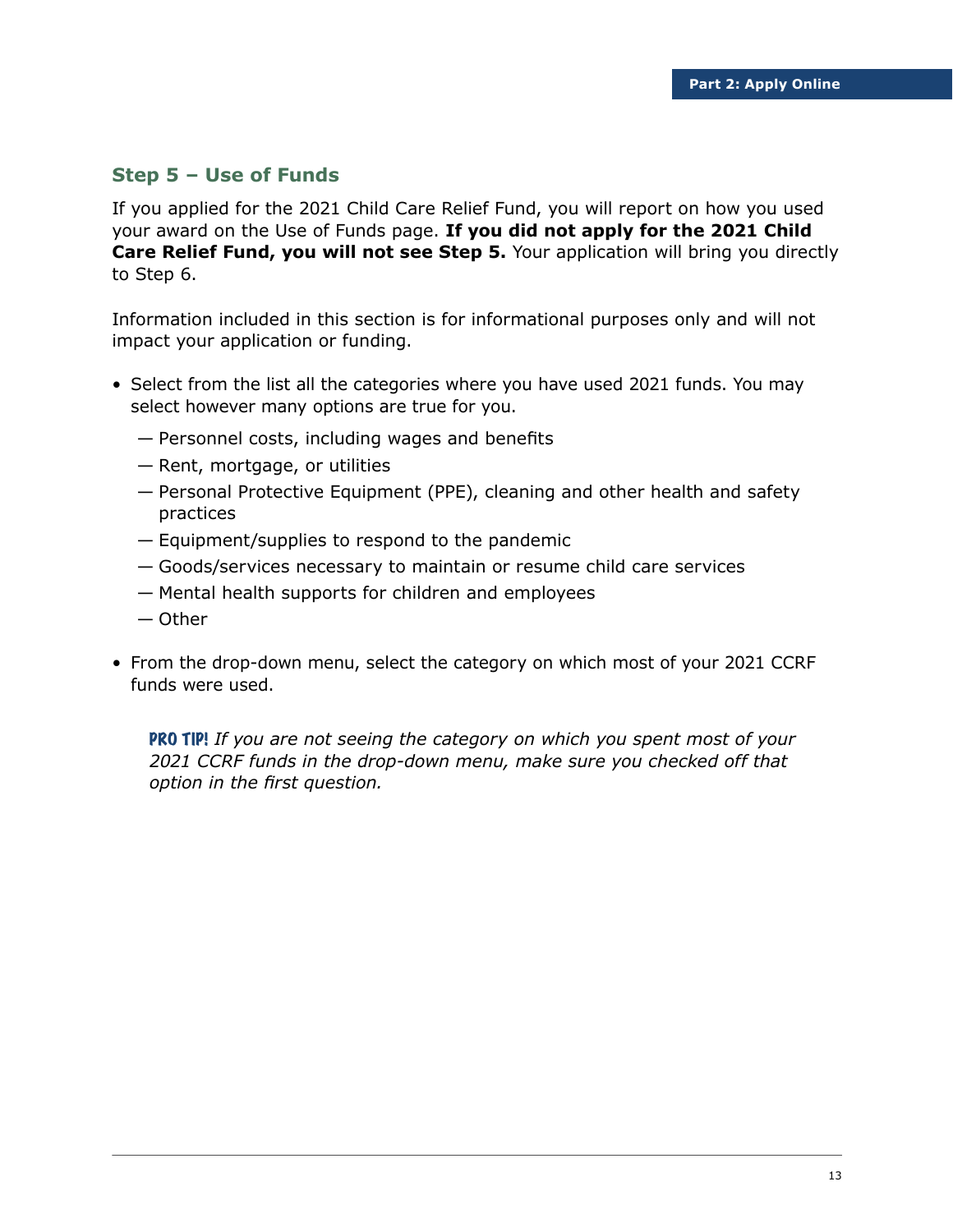- Select from the list how these funds assisted your program. You may select however many options are true for you.
	- Cover costs from lower enrollment
	- Pay down debt
	- Pay for needed repairs/deferred maintenance
	- Expand operations/services
	- Increase business efficiency (ex. purchasing child care management software or hiring for tax preparation assistance)
	- Take steps to join Texas Rising Star or maintain participation in Texas Rising Star
	- Staff pay and/or benefits
	- Other

PRO TIP! *If you select Other as one of your responses, you must type your response into the text box that will appear. You will not be able to go to the next step in the application process if you select Other and do not provide a response in the text box which will appear beside it.*

#### **Step 6 – Summary**

In this section, review all of the information that you have entered into your application.

**If any information is incorrect, STOP the application process and edit the fields containing inaccurate information. If any incorrect information is pre-populated, make sure your information is up to date with Child Care Regulation and [contact the technical assistance team](https://www.childcare.texas.gov/ccrf2022update) for more help as incorrect information can lead to significant delays in application processing funding.**

After you confirm that all the information on the Summary page is accurate, press **Next**. If you would like to complete your application at another time, click **Save for Later**.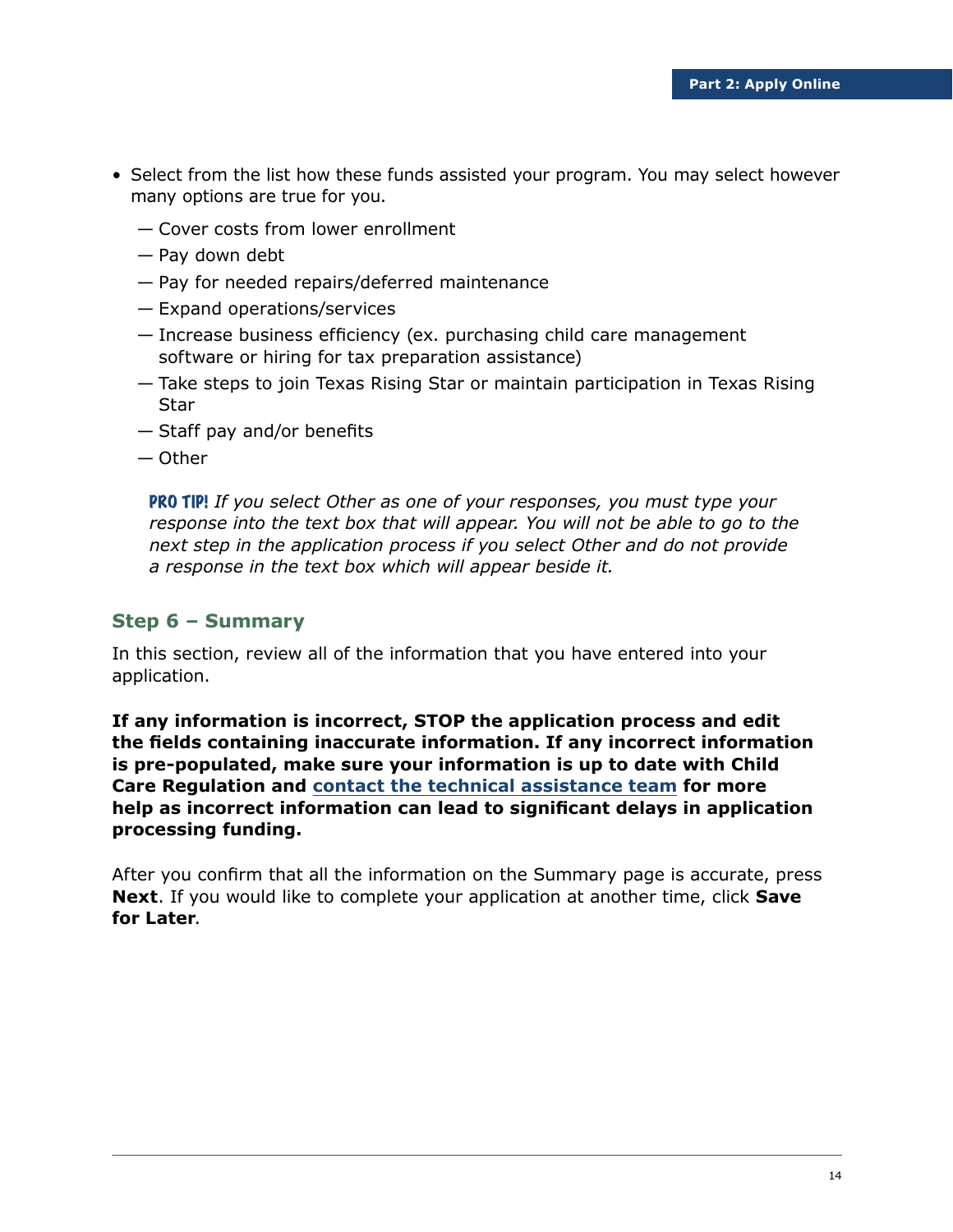#### **Step 7 – Terms & Conditions and Certifications**

On the last page of the application, you will find the Terms and Conditions of the award. Read through this page carefully. You may print the page to review before submitting. Providers must agree to the various terms and conditions listed on this page, understand the reporting requirements and records retention policies, and know how they can and can not spend their award. There are also four required certifications at the bottom of the page that you must agree to. To agree to each certification, click on the checkbox.

By selecting each checkbox, you are agreeing to have policies in place that align with the following:

**1 Health Practices Certification:** When open and providing services, implement policies in line with the [guidance and orders](https://www.cdc.gov/coronavirus/2019-ncov/community/schools-childcare/child-care-guidance.html) from corresponding state and local authorities and, to the greatest extent possible, implement policies in line with the guidance from the Centers for Disease Control and Prevention (CDC).

Providers who are in good standing with Child Care Regulation regarding their health practices will meet this requirement. Relief funding can also be used toward meeting health and safety practices.

**2 Wages and Benefits Certification:** For each staff member, pay at least the same amount in weekly wages and maintain the same benefits for the duration of the award. Providers may not involuntarily furlough employees from the date of application submission throughout the duration of the award.

Providers accepting relief funding agree to keep the same level of wages and benefits for their employees (relief funding can be used to supplement employee pay). This is easy to show by comparing your payroll records for any W-2 employees at the time of application with your payroll records from a later date any time during the funding period.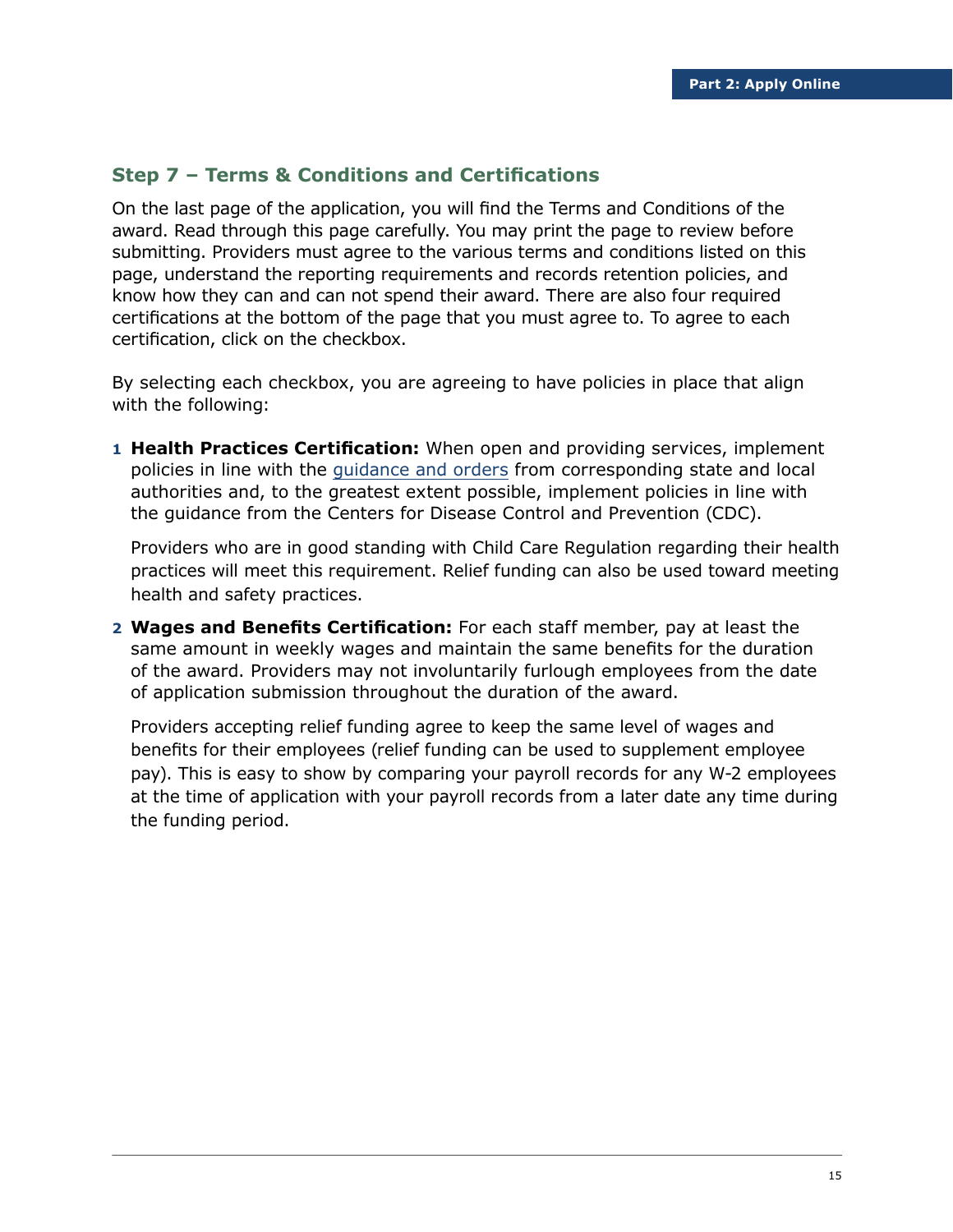**3 Tuition Relief Certification:** To the extent possible, provide relief from co-payments and tuition payments for the families enrolled in the provider's program, prioritizing relief for families struggling to make these payments and those making under 85 percent of the State Median Income (SMI) for a family of the same size (find more information on the [SMI income level, by family size,](https://twc.texas.gov/files/policy_letters/attachments/17-21-att-1-twc.pdf) in the column titled "85 percent SMI").

Providers accepting relief funding are encouraged to use funds to for tuition assistance for families where needed. Some questions to consider as you apply for funding include:

- Do you have a policy?
- Why or why not?
- Who does the policy help?
- How do you determine that it helped them?

To learn more about developing a tuition assistance policy for your business, see [How do I create a tuition assistance policy?](https://f.hubspotusercontent30.net/hubfs/19993137/pdf/TX%20Scholarship%20Policy_ENGLISH.pdf)

Finally, select the dropdown menu to indicate if you received help with your application. Once finished, press the **Submit** button. If you do not hit the **Submit** button, your application will not be received.

PRO TIP! *You are not able to change any information in your Child Care Relief Fund application after you submit it. If you are uncertain about any information in your application, use the Save for Later and return to complete your application when you are certain your information is correct. Submitting your application with incorrect information can result in significant delays in application processing and funding.*

After submitting the application, you will receive a confirmation message pop-up asking you to certify one last time that the information you are submitting is true and that you could be held liable for any false information you provide. If you agree to the terms, check the box and Accept.

# **Congrats! You have submitted your application!**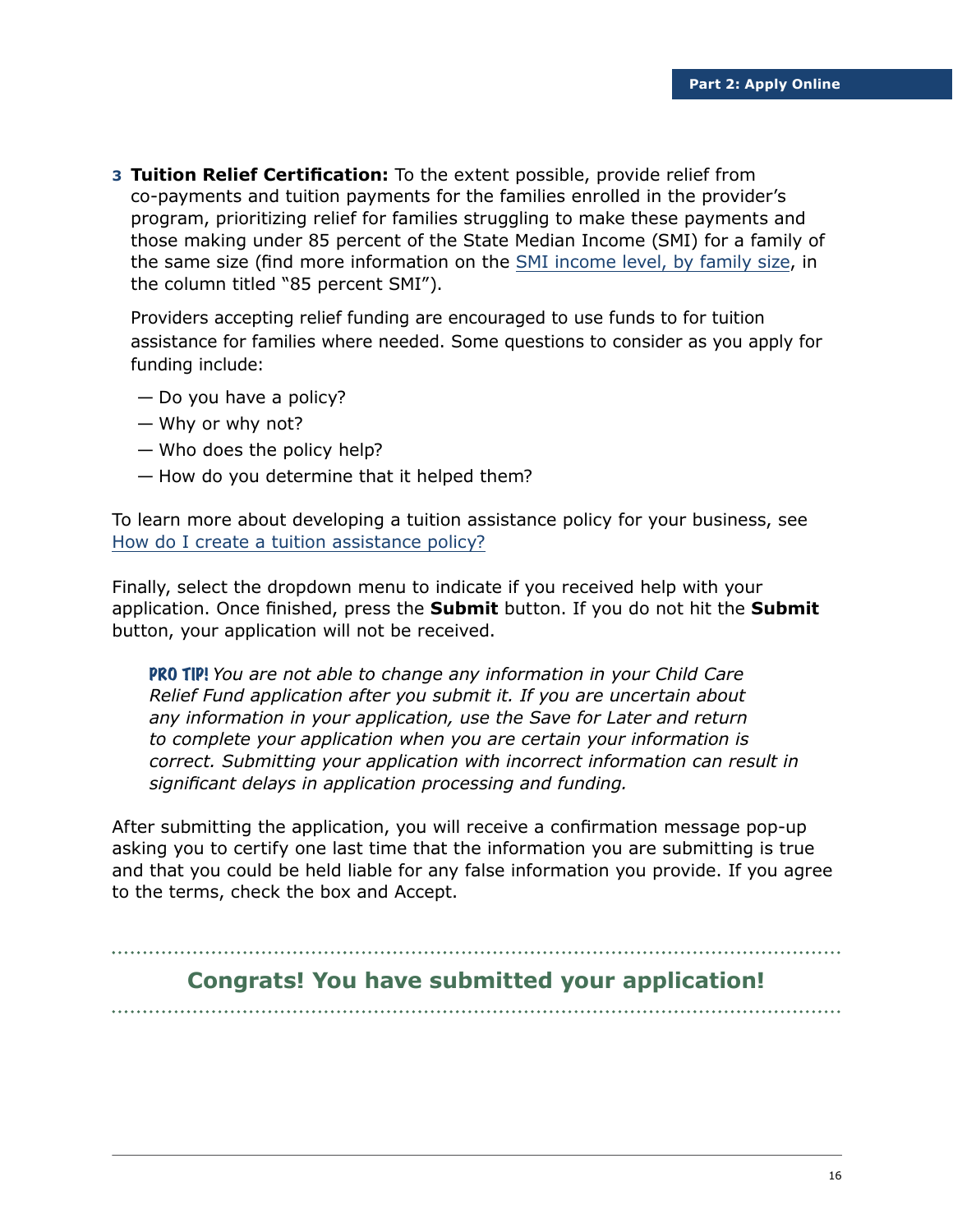#### **Step 8 – Print Application**

After you click Accept, you should see a **Print Application** page which gives you a confirmation message that your application has been successfully submitted. On this page, you can print the submitted application for your records. We recommend that you print your application for your records and keep it somewhere safe, such as with your receipts and documentation of expenses. If needed, you can return to your Active Application List and select **View** to print copies of your application at a later date.

PRO TIP! *Once your application is submitted, you will receive an email containing the user ID and email address associated with your application. Print or save this email in case you forget your login information as you will be required to return to the portal to report on your use of funds before you can receive additional payments.* 

Once your application is successfully submitted, you can view it on the **ACTIVE APPLICATION LIST** page which can be found on the left side of your screen. This page shows the application status for each child care program for which you applied. Unique applications can be identified by their application ID; child care program name; operation ID/permit number; and business mailing address. An application's status can be:

- **Pending** indicates your application is under review. The only action you can take while your application status is Pending is to View your submitted application.
- **Denied** indicates you will not receive funding based on the information submitted in your application. If you have questions about why you were denied, please [contact the technical assistance team](https://www.childcare.texas.gov/ccrf2022update) with your operation ID.
- **Approved** indicates you have been approved to receive funding. If approved, you can also see the total amount awarded under the **Approved Funding Amount** as well as how much money you still have under **Remaining Balance**.
- **Incomplete** indicates that your application has not yet been completed and submitted. Click on **Edit** to complete and submit your application.

PRO TIP! *Your mailing address and business name must be accurate in the CCR system to successfully receive and cash your check. The check will be made out to the business name listed in the CCR system. Confirm that your business name is reflected in your bank account. If it is not, update your bank account information to include your business's Doing Business As (DBA) name. This will reduce the likelihood of problems with cashing or depositing your check.*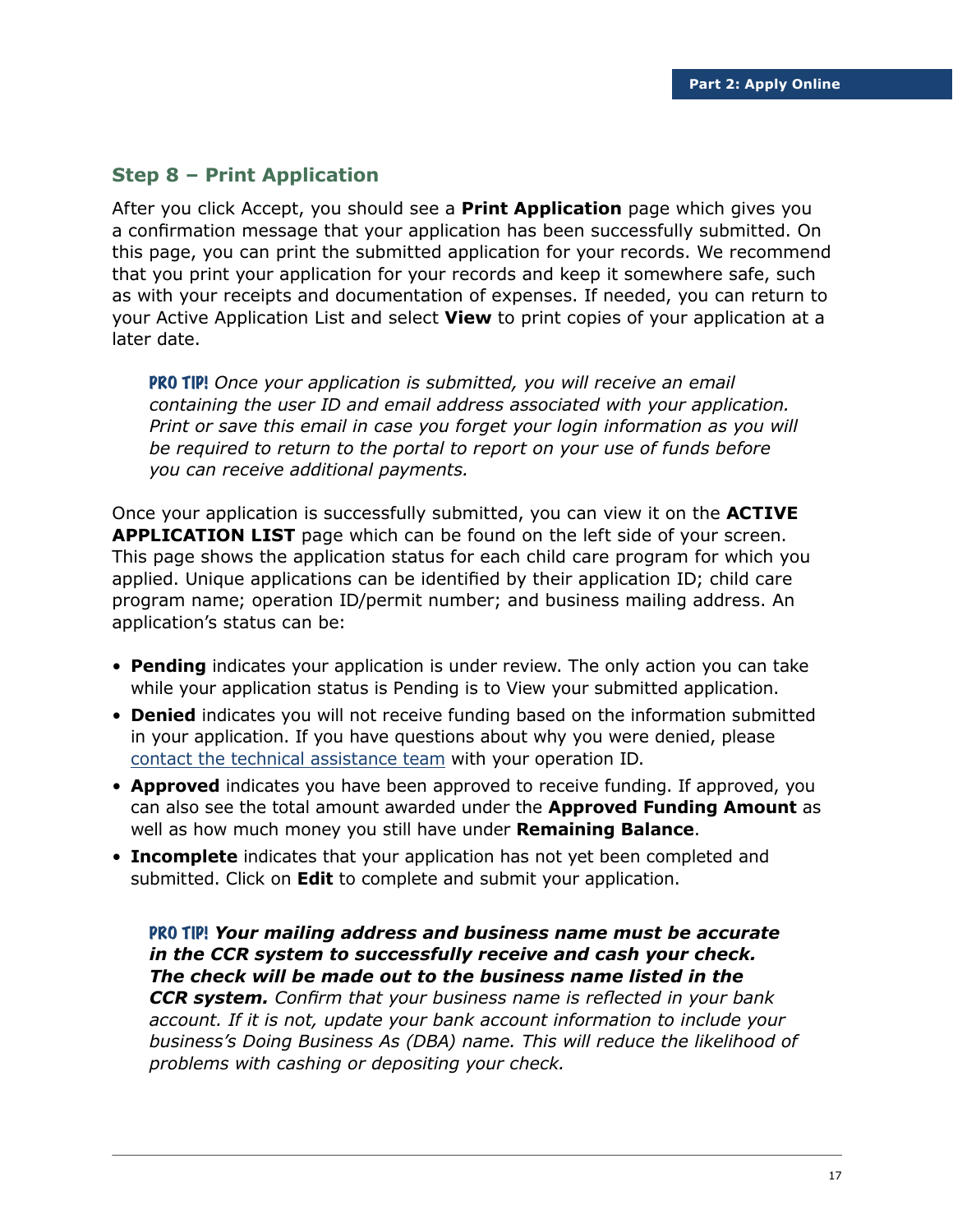To start a new funding application, click on the **APPLY FOR FUNDING** page. You must complete a separate application for each operation ID requesting funding. Multi-site centers will submit one application for each site. If you are a child care business with one site, you will only need to complete one application.

PRO TIP! *Only one application can be in progress for each individual operation ID. If you are returning to complete or view an application once you have already started, be sure to click on* **ACTIVE APPLICATION LIST. APPLY FOR FUNDING** *will generate a new application and result in an error message if you have already begun or submitted an application under that operation ID.* 

# **Part 3: Funding and Reporting**

### **How will I receive my funds?**

Funds will be sent as paper checks via USPS in four equal quarterly payments. Direct deposit is not available. Once approved, providers will automatically be sent their first payment, which will typically be issued within 7 days of their application being approved. Providers do not need to 'request' funding after their application is complete—the application serves as the request for funding, however, providers will need to return to report on use of their funds to receive their second, third, and fourth payments.

#### **Quarterly Payment Timeline**

| <b>FIRST PAYMENT</b>                            | <b>SECOND PAYMENT</b>                                 | <b>THIRD PAYMENT</b>                                  | <b>FOURTH PAYMENT</b>                                 |
|-------------------------------------------------|-------------------------------------------------------|-------------------------------------------------------|-------------------------------------------------------|
| Issued within 7 days of<br>application approval | Issued 3 months<br>after application<br>approval date | Issued 6 months<br>after application<br>approval date | Issued 9 months<br>after application<br>approval date |

Once issued, you should expect to receive your check in the mail delivered by USPS within 21 days. If you do not receive your check within 21 days from the date that your check was issued, please contact the technical assistance team at [CCReliefFunds@trelliscompany.org](mailto:CCReliefFunds%40trelliscompany.org?subject=) with your operation ID.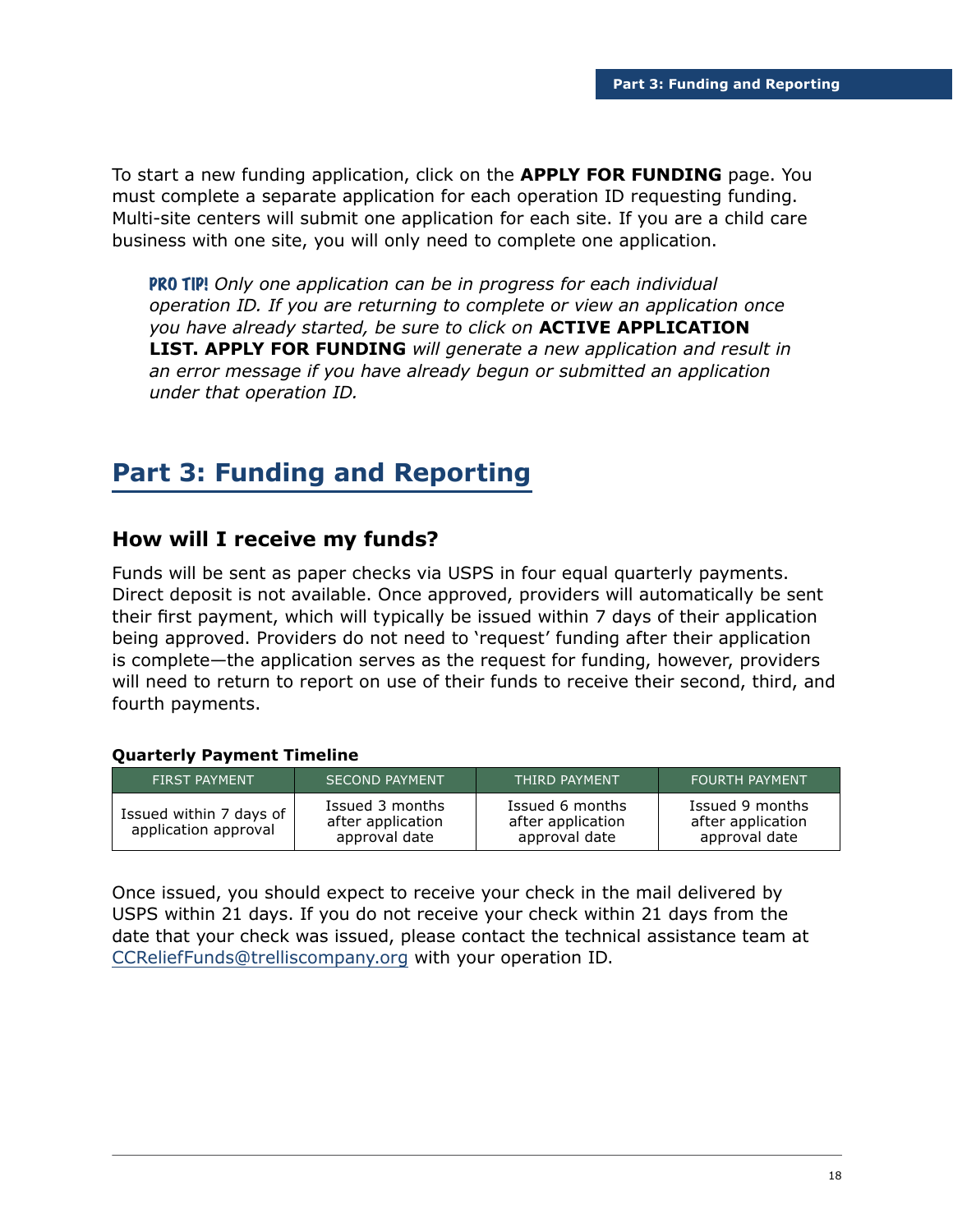#### **How can I check my payment status?**

To view your payment status, you will need to go to your **ACTIVE APPLICATION LIST** and then click on **Funding Application** summary where you will see a list of your four payments. Once your application has been approved, your first quarterly payment will typically be issued within the next 7 days. During this time, your payment will show a **Pending** status. Once your check has been issued, a date will appear next to your payment information. You must log into the system and complete your quarterly reporting before this date in order to receive your next payment on time. As long as you do this, you can expect to receive this check in the mail within 21 days of this date. Remember, to receive your second, third, and fourth payments, you will need to report on your use of received relief funds.

### **How do I report how I used the funds?**

Prior to receiving your second, third, and fourth payments, you will receive an email approximately seven days before your next payment is scheduled prompting you to return to the relief funding portal and complete your use of funds reporting form. To do so, click on your **ACTIVE APPLICATION LIST** and then **Funding Application Summary** on the far right of the row to access the form.

A new page will pop up with a list of all of your quarterly payments and the schedule. On the far right, you will see a link **Use of Funds**. Once you click on this link, you will be asked how much you spent in each of the allowable categories in the past quarter.

Providers will also be required to submit final expenditure amounts in the following categories:

- Personnel Costs
- One-time wage supplements for staff
- Rent/Mortgage/Utilities
- Personal Protective Equipment, Cleaning and Other Health and Safety Practices
- Equipment/Supplies to respond to the pandemic
- Goods/Services necessary to maintain or resume child care services
- Mental Health Supports for children and employees
- Other (providers will describe any other uses of the funds)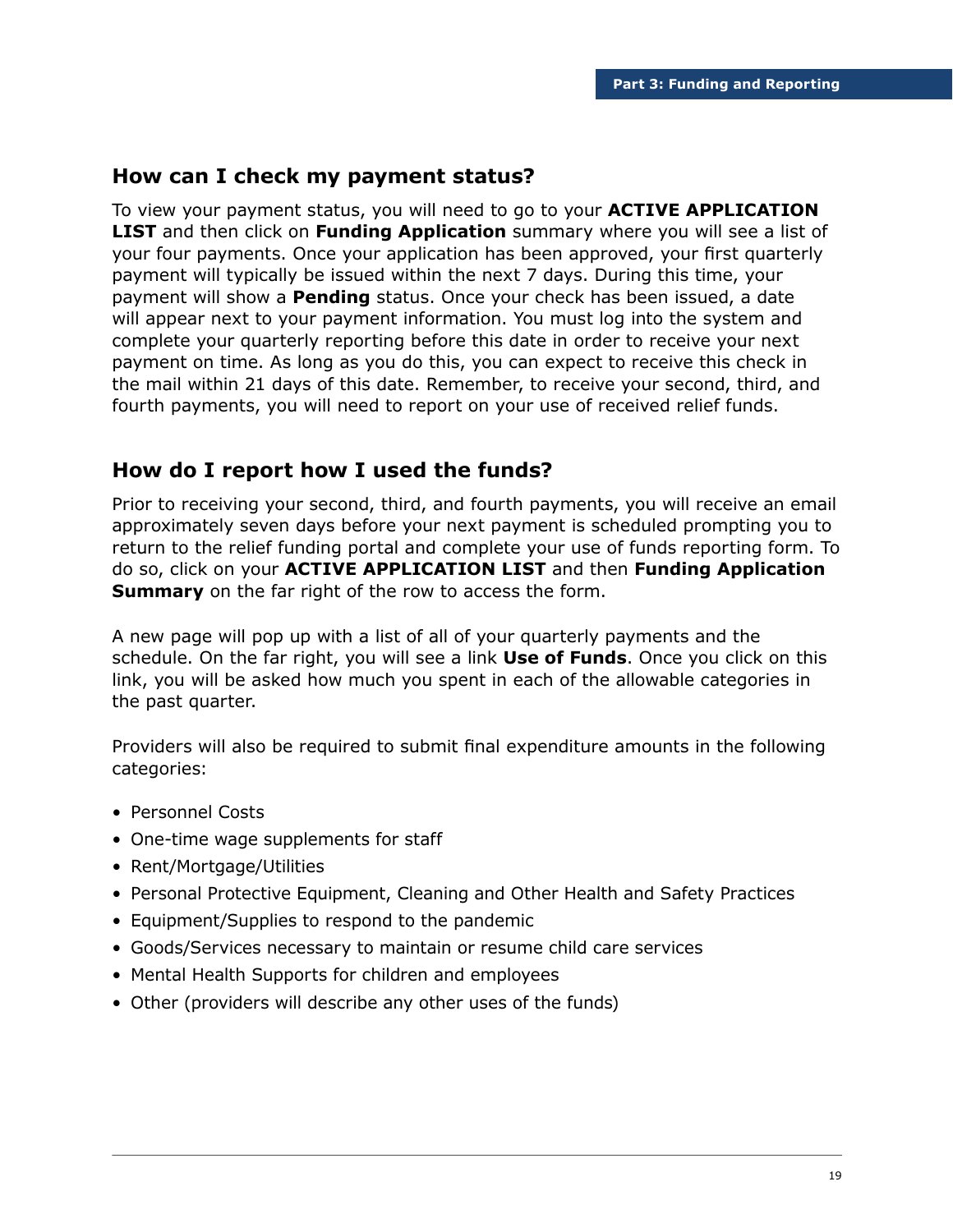TWC will also confirm that providers remain open and operational prior to sending each quarterly payment. Failure to submit this information could prevent you from receiving your next quarterly payment.

PRO TIP! *On the Funding Application Summary page, you also can view how much funding has been paid out to you for each of the four periods.*

# **Is Child Care Relief Funding taxable?**

It is important to be aware that the Child Care Relief Fund money is taxable. The Child Care Relief Fund is structured to "reimburse" you to cover costs you have already had or will have soon. So, even though these expenses have been paid for by the state relief program, they are still deductible on your taxes. Though the Child Care Relief Fund can increase your tax liability, it is still providing new income, even if you have to pay taxes on it. We recommend that you set aside the money now to ensure you are prepared. You can learn more about the [tax implications of relief funding](https://www.childcare.texas.gov/how-do-i-prepare-for-tax-season?hsLang=en) at *childcare.texas.gov.*

# **Records & Monitoring**

To ensure the proper use of funds, a sample of child care programs will be selected for monitoring by TWC. As a condition of your receipt of Child Care Relief Funds, **you must comply with monitoring requests if selected** or risk recoupment of funds. Providers who are selected will have **15 days** to submit documentation of expenses covered with relief funding, so we recommend that you gather documentation of your expenses whether selected for monitoring or not. For more information on how to gather expenses and prepare for monitoring, please see the Documenting Expenses and Preparing for Monitoring Guide at [childcare.texas.gov](http://childcare.texas.gov).

If you are selected for monitoring and have questions, [register for a free call](https://www.childcare.texas.gov/free-business-coaching?hsLang=en) with one of our business coaches.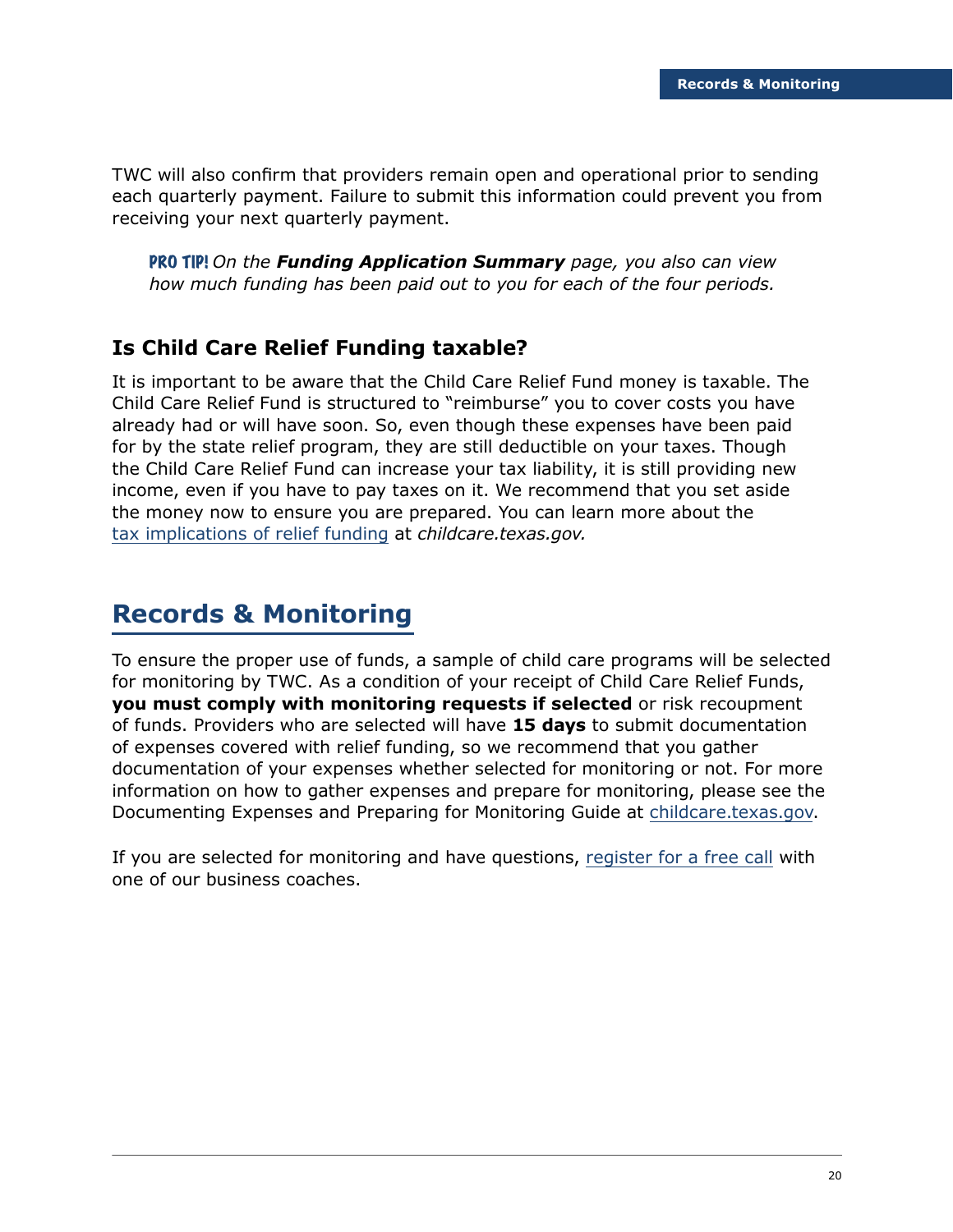# **Need Help?**

Several common user experience issues were identified in the 2021 round of funding. For troubleshooting information on these issues, please see [Attachment A.](#page-21-0) For more help, contact the technical assistance team at [CCReliefFunds@trelliscompany.org](mailto:CCReliefFunds%40trelliscompany.org?subject=).

# **Strengthening Your Child Care Business**

TWC has launched an effort to help center and family child care providers through and beyond the pandemic using business resiliency strategies developed by our team of child care coaching experts. If you are interested in learning more and speaking to a coach, [sign up for FREE technical assistance.](https://www.childcare.texas.gov/free-business-coaching?hsLang=en) View additional resources to strengthen your business at [childcare.texas.gov.](http://childcare.texas.gov)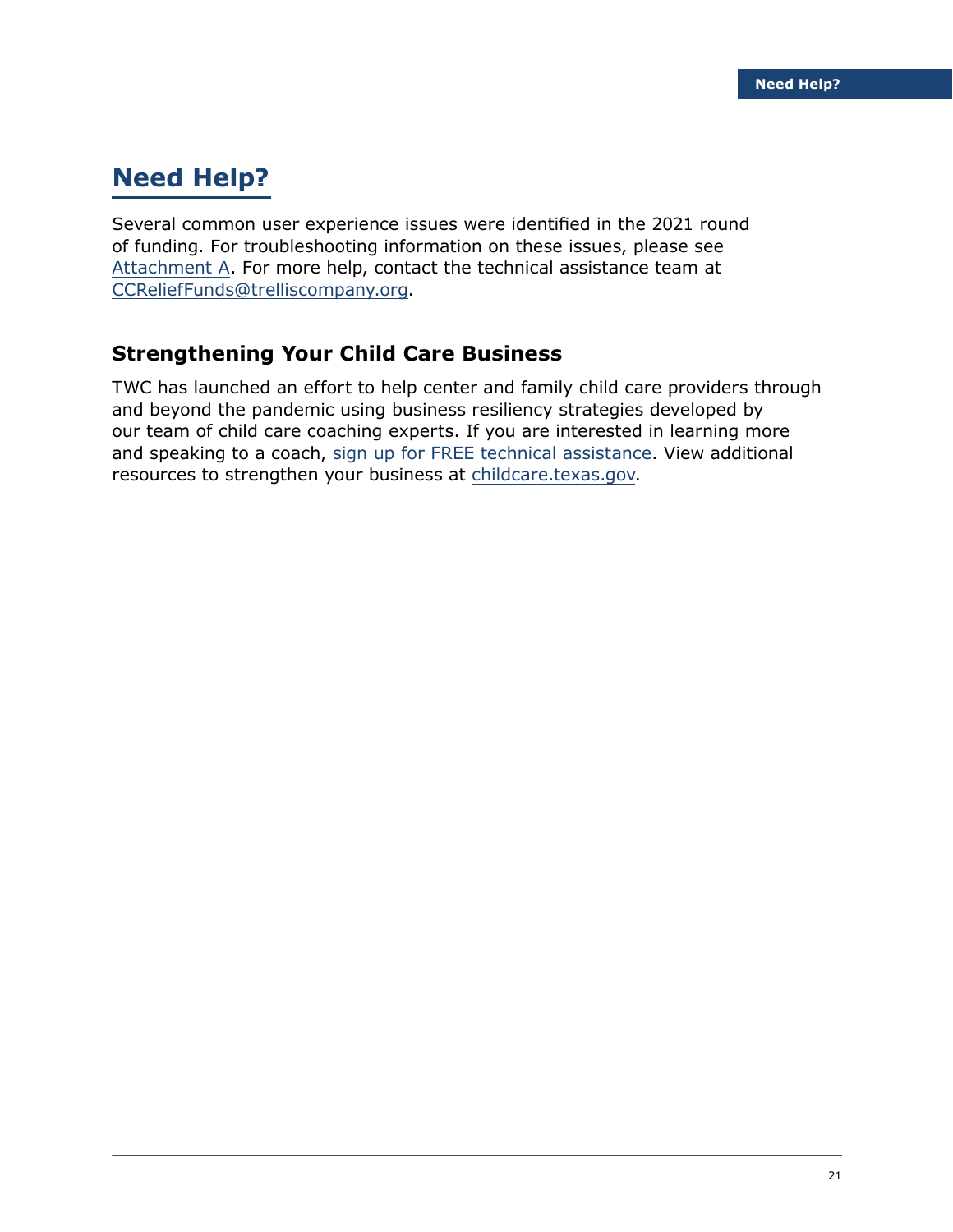# <span id="page-21-0"></span>**Attachment A: Child Care Relief Fund System Troubleshooting**

In round one, many providers such as yourself experienced common system errors. We have provided you with information to help you to quickly identify and address potential errors which you might encounter. If need additional assistance, please [contact the technical assistance team](https://www.childcare.texas.gov/ccrf2022update).

# **What happens if my licensing information is not updated?**

The Child Care Relief Fund information is populated using the information listed with Child Care Regulation associated with your child care program license. **Child care providers can experience difficulty with submitting their application and significant delays in funding** when there is incorrect licensing information listed with Child Care Regulation. Incorrect information can leave providers unable to:

- **1** Complete program validation
- **2** Locate their invitation to apply
- **3** Receive important communications about their application
- **4** Receive funding in a timely manner

Providers should confirm **as soon as possible** that following information is listed correctly with Child Care Regulation:

### **Controlling persons**

Only a designated controlling person can complete a Child Care Relief Fund application. To ensure that the person within your organization who is managing your relief fund application is able to submit your application, please ensure that this information is up to date. In order to submit your application, you will need to validate your submission using controlling person information listed with Child Care Regulation so ensure that all name spelling, roles, and contact information is accurate as well.

### **Email address**

TWC will send all Child Care Relief Fund communications, including your email invitation to apply, using the secure email address on file with Child Care Regulation. To ensure that you receive important communications about your application, make sure that your email address remains up to date throughout the application process.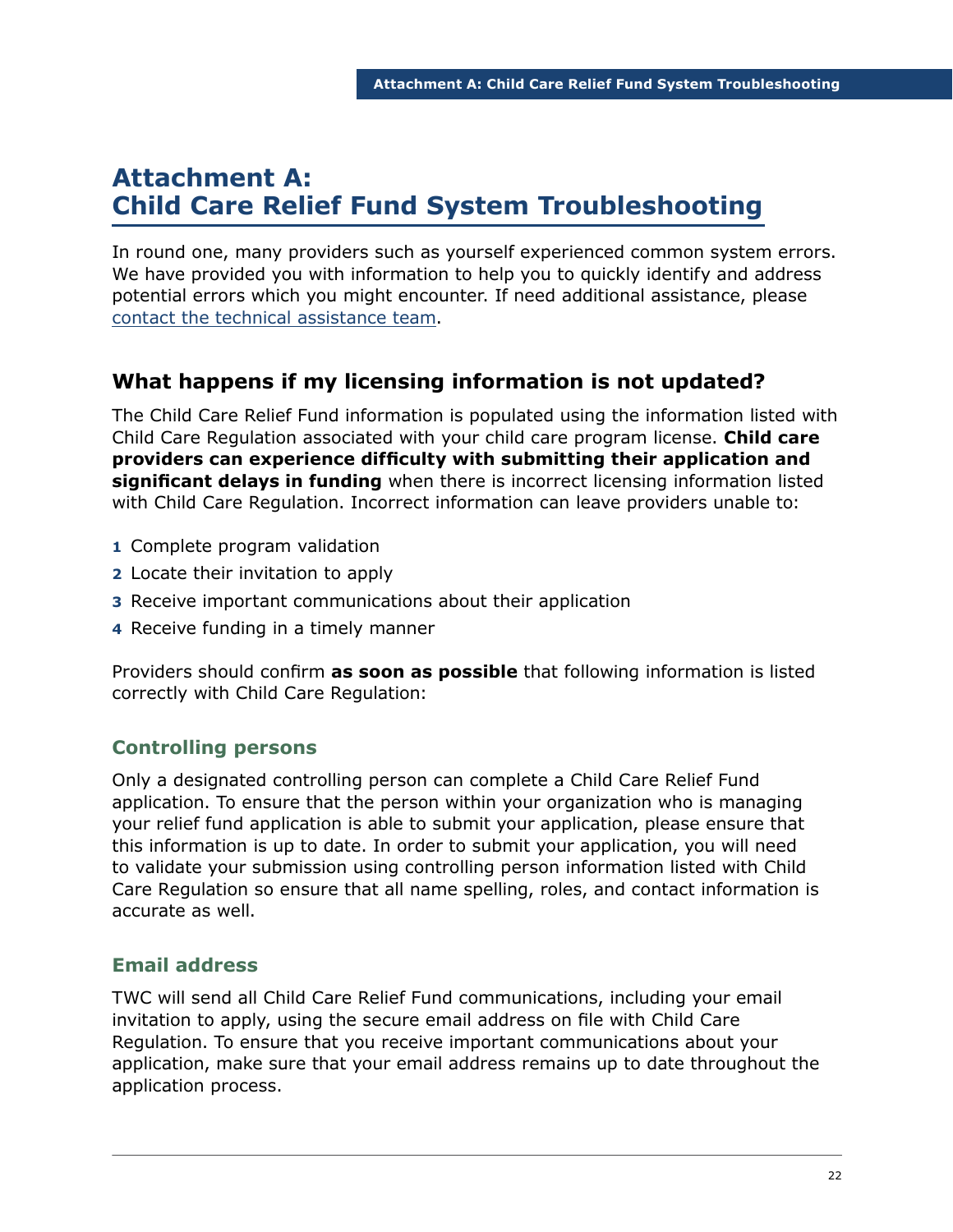#### **Phone**

In some situations, TWC or a contracted technical assistance organization will need to contact you with specific questions or actions regarding your Child Care Relief Fund application. Inaccurate phone numbers can prevent important next steps and information from reaching you which can in turn impact your receipt of funding, so make sure that you keep your phone number updated throughout the relief fund process.

#### **Mailing address**

The mailing address on file with Child Care Regulation is what will be used to mail your funds to you. Inaccurate information can cause significant delays and result in funds getting lost in the mail. Make sure that your mailing address appears correctly in the licensing system and that mail can be received at this location. Funds are sent via USPS so if you have concerns about receiving your funds, consider updating your mailing address to a secure location or PO box prior to applying.

Most errors can be manually corrected by [logging into the user portal](https://www.dfps.state.tx.us/Child_Care/Search_Texas_Child_Care/ppFacilityLogin.asp) with Child Care Regulation. For additional assistance, please contact your local licensing representative. If your information changes during the application process, first make all updates with Child Care Regulation. Next, please [contact the technical assistance](https://www.childcare.texas.gov/ccrf2022update)  [team](https://www.childcare.texas.gov/ccrf2022update) and inform them of the completed update. Be prepared to verify this change with a screenshot. To learn more, check out the [How to Prepare](https://www.childcare.texas.gov/preparing-for-the-child-care-relief-fund?hsLang=en) guide, which walks you through how to check your information in the Child Care Regulation system to prevent any delays in applying and receiving funding.

### **What do I do if I cannot find my invitation email?**

Invitations to apply for the Child Care Relief Fund will be sent to the email address on file with Child Care Regulation. If you have not received an email by April 1, 2022, take the following steps:

- **1** Make sure you are checking the secure email address on file with Child Care Regulation. For fraud prevention purposes, the invitation link will only be sent to this email address. Confirm your email address is up to date in the licensing system and be sure to check this location for your invitation.
- **2** If you are checking the correct email address, be sure to check your spam or junk folder for the link. If your email address is no longer up-to-date, correct the information with Child Care Regulation and then [contact the technical assistance team](https://www.childcare.texas.gov/ccrf2022update).
- **3** If you do not find your invitation there, [contact the technical assistance team](https://www.childcare.texas.gov/ccrf2022update) to confirm your eligibility and explore additional troubleshooting options.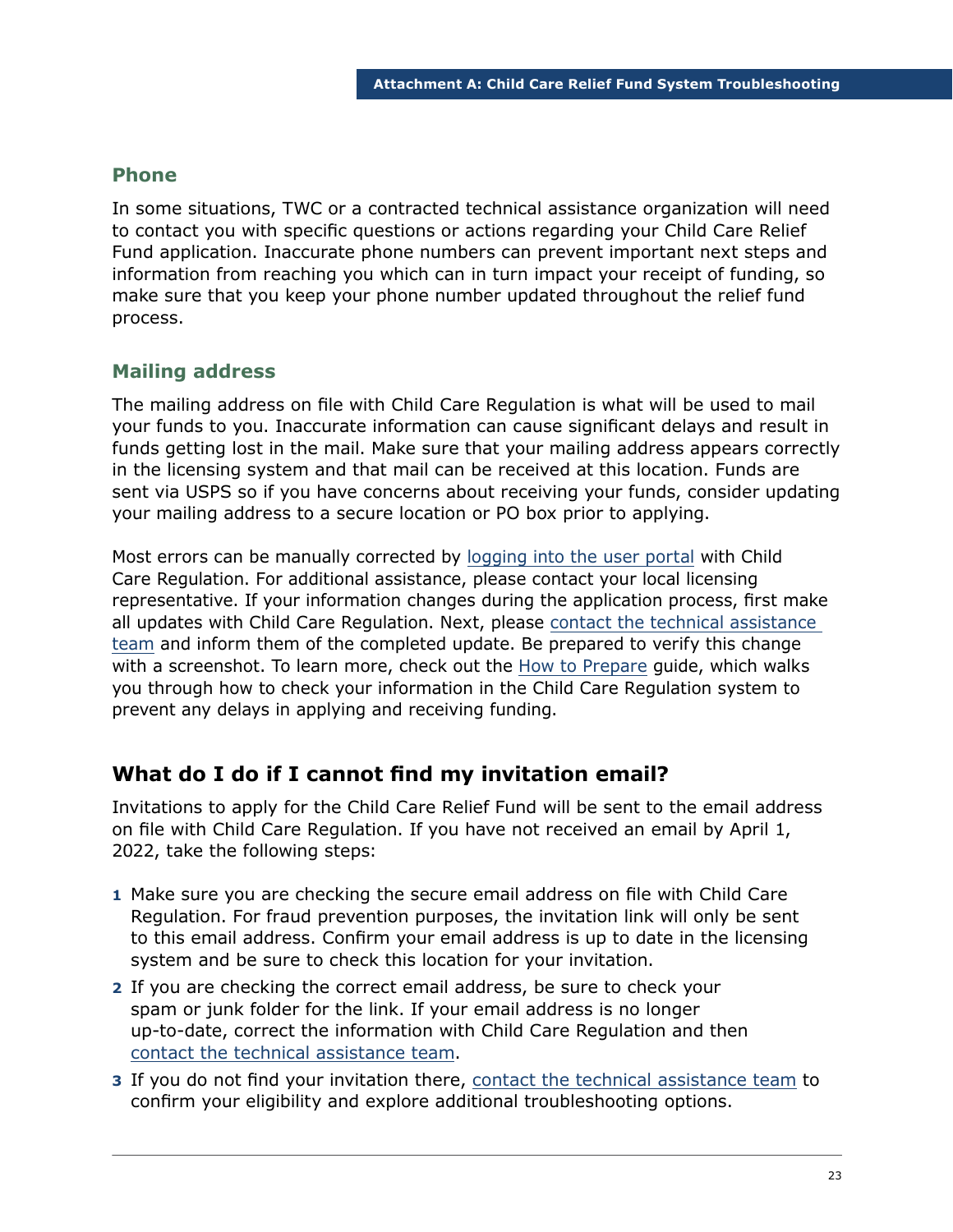# **What do I do if I can't log into the relief fund portal?**

If you experience any difficulty logging into the system, try the steps below:

- **1** Ensure that you have created a user ID for the relief fund system. You will need to use an ID that is created specifically for the Child Care Relief Fund system. If you created a user ID in the 2021 round of funding, you will be able to reuse this ID.
- **2** Make sure that you are using the correct user ID. User IDs created for other TWC systems will not be automatically set up for use in the relief fund system.
- **3** To access the forgot user ID or the forgot password functions successfully, you will need to know the email address that was used to create your user ID. If these functions do not work, try your personal email address or an email address of a coworker who may have set up the user ID initially.
- **4** In some cases, too many attempts to log in with incorrect information can result in your password being revoked. To have your password reset, you will need to [contact the technical assistance team](https://www.childcare.texas.gov/ccrf2022update) for help.
- **5** Make sure that you are using the correct link to login. After you have created your user ID, your email invitation link will no longer be valid. Please login on the [main application portal page](https://apps.twc.state.tx.us/ChildCareReliefGrant/logon/?language=en).

Remember, once you have submitted your application, you will be sent an email containing the user ID and email address you used to apply. Keep this information in a safe place to prevent future difficulties with logging in. If you still need assistance with your user ID, password, or login link, please [contact the technical assistance team](https://www.childcare.texas.gov/ccrf2022update).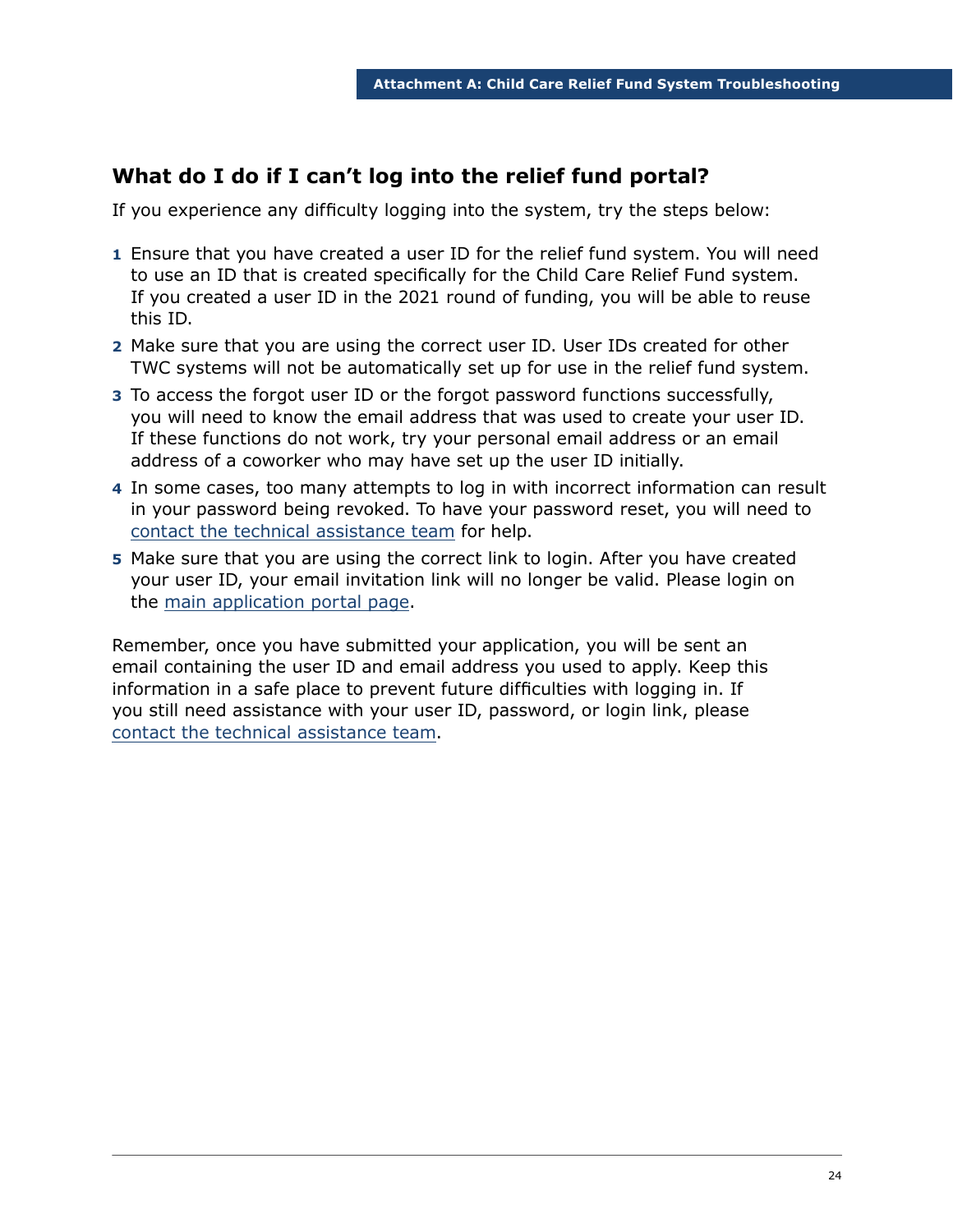# **I can't validate my program information. What do I do?**

All child care programs must be validated in order to access the application. This means that the information that you enter in the validation screen must match what is on file with Child Care Regulation as a fraud prevention measure. Confirm the following pieces of information are correct as you submit your program validation:

- **1** Confirm that the person completing the form is listed as a designated controlling person for your organization. Anyone who is not listed will not be able to complete and submit an application on behalf of your business.
- **2** Ensure that the spelling of all controlling person names is accurate in the licensing system. This information must match exactly. If you have difficulty here, log into the [licensing system](https://www.dfps.state.tx.us/Child_Care/Search_Texas_Child_Care/ppFacilityLogin.asp) to be sure you are entering names accurately.
- **3** Controlling person name must match the listed role in the Child Care Regulation system. If you are stuck here, try a few other roles that you may have selected when entering your licensing information with Child Care Regulation or confirm with your local licensing representative.
- **4** Finally, be sure that you have entered your child care program zip code accurately as this is required to match as well.
- **5** If you have entered your operation ID to apply and no information populates in the fields below, call the technical assistance team to confirm your eligibility to apply.

If you continue to need assistance, [contact the technical assistance team.](https://www.childcare.texas.gov/ccrf2022update)

#### **Why am I getting an error when I try to complete the program validation?**

Make sure that you are clicking on "Active Application List" to view any applications after starting or submitting an application. The "Apply for Funding" page will generate a new application – operation IDs that have already been entered will not be able to be entered a second time. For more help, [contact the technical assistance team](https://www.childcare.texas.gov/ccrf2022update).